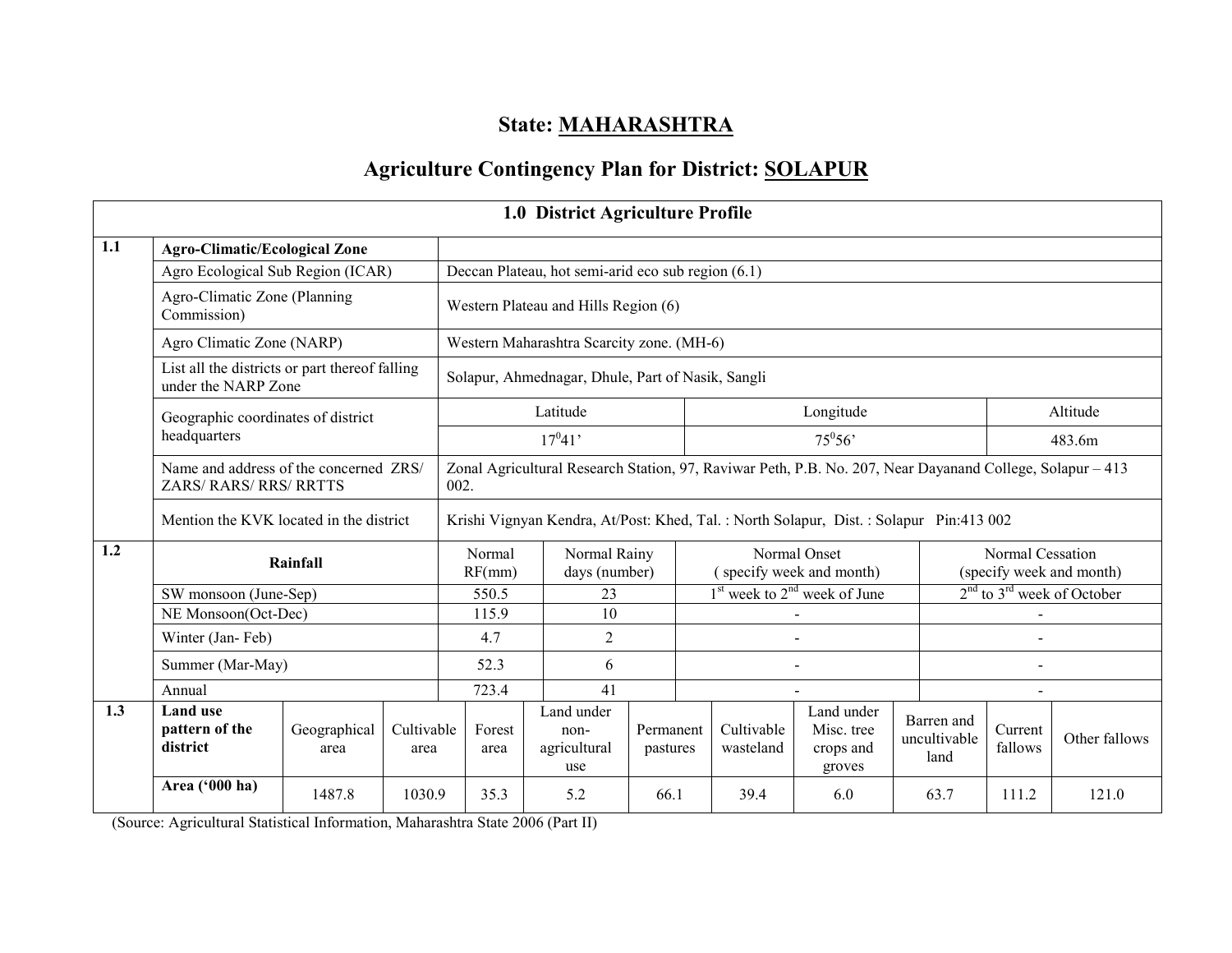| 1.4 | <b>Major Soils</b> | $(900)$ ha)<br><b>Area</b> ( | Per cent of total area           |
|-----|--------------------|------------------------------|----------------------------------|
|     | Shallow Black soil | 699.0                        | $\overline{\phantom{a}}$<br>67.8 |
|     | Deep Black soil    | 188.                         | 18.2                             |
|     | Medium Black soil  | 143.                         | 13.9                             |

(Source: NBSS & LUP, Nagpur),

| 1.5 | <b>Agricultural land use</b> | $^{\prime\prime}$ 000 ha)<br>Area ( | Cropping intensity $\frac{6}{6}$ |  |  |
|-----|------------------------------|-------------------------------------|----------------------------------|--|--|
|     | Net sown area                | 919.7                               |                                  |  |  |
|     | Area sown more than once     | 102.8                               |                                  |  |  |
|     | Gross cropped area           | 1022.5                              | .                                |  |  |

| 1.6 | Irrigation                                                                                                 |                               | Area ('000 ha)           |                                                                                                   |
|-----|------------------------------------------------------------------------------------------------------------|-------------------------------|--------------------------|---------------------------------------------------------------------------------------------------|
|     | Net irrigated area                                                                                         |                               | 251.5                    |                                                                                                   |
|     | Gross irrigated area                                                                                       |                               | 271.0                    |                                                                                                   |
|     | Rainfed area                                                                                               |                               | 759.9                    |                                                                                                   |
|     | <b>Sources of Irrigation</b>                                                                               | Number                        | Area ('000 ha)           | Percentage of total irrigated area                                                                |
|     | Canals                                                                                                     | --                            | 31.4                     | 12.5                                                                                              |
|     | Tanks                                                                                                      | 10                            | 0.5                      | 0.2                                                                                               |
|     | Open wells                                                                                                 | 68411                         | 188.5                    | 74.9                                                                                              |
|     | Bore wells                                                                                                 | 10712                         | 5.0                      | 1.9                                                                                               |
|     | Lift irrigation schemes                                                                                    | 150                           | 26.0                     | 10.3                                                                                              |
|     | Micro-irrigation                                                                                           |                               | $\blacksquare$           | $\sim$                                                                                            |
|     | Other sources (please specify)                                                                             |                               | $\overline{\phantom{a}}$ | $\overline{\phantom{a}}$                                                                          |
|     | <b>Total Irrigated Area</b>                                                                                |                               | 251.5                    | 100                                                                                               |
|     | Pump sets (Diesel + Electrical)                                                                            | $7,485 + 1,69,010 = 1,76,495$ |                          |                                                                                                   |
|     | No. of Tractors                                                                                            | 11,000                        |                          |                                                                                                   |
|     | Groundwater availability and use* (Data<br>source: State/Central Ground water<br><b>Department /Board)</b> | No. of blocks/Tehsils         | $(\%)$ area              | Quality of water (specify the problem<br>such as high levels of arsenic,<br>fluoride, saline etc) |
|     | Over exploited                                                                                             | 01                            | 40                       | Good                                                                                              |
|     | Critical                                                                                                   | 01                            | 20                       | Good                                                                                              |
|     | Semi-critical                                                                                              | $\blacksquare$                | $\blacksquare$           |                                                                                                   |
|     | Safe                                                                                                       | 08                            | 20                       | Good                                                                                              |
|     | Wastewater availability and use                                                                            | $\overline{a}$                |                          |                                                                                                   |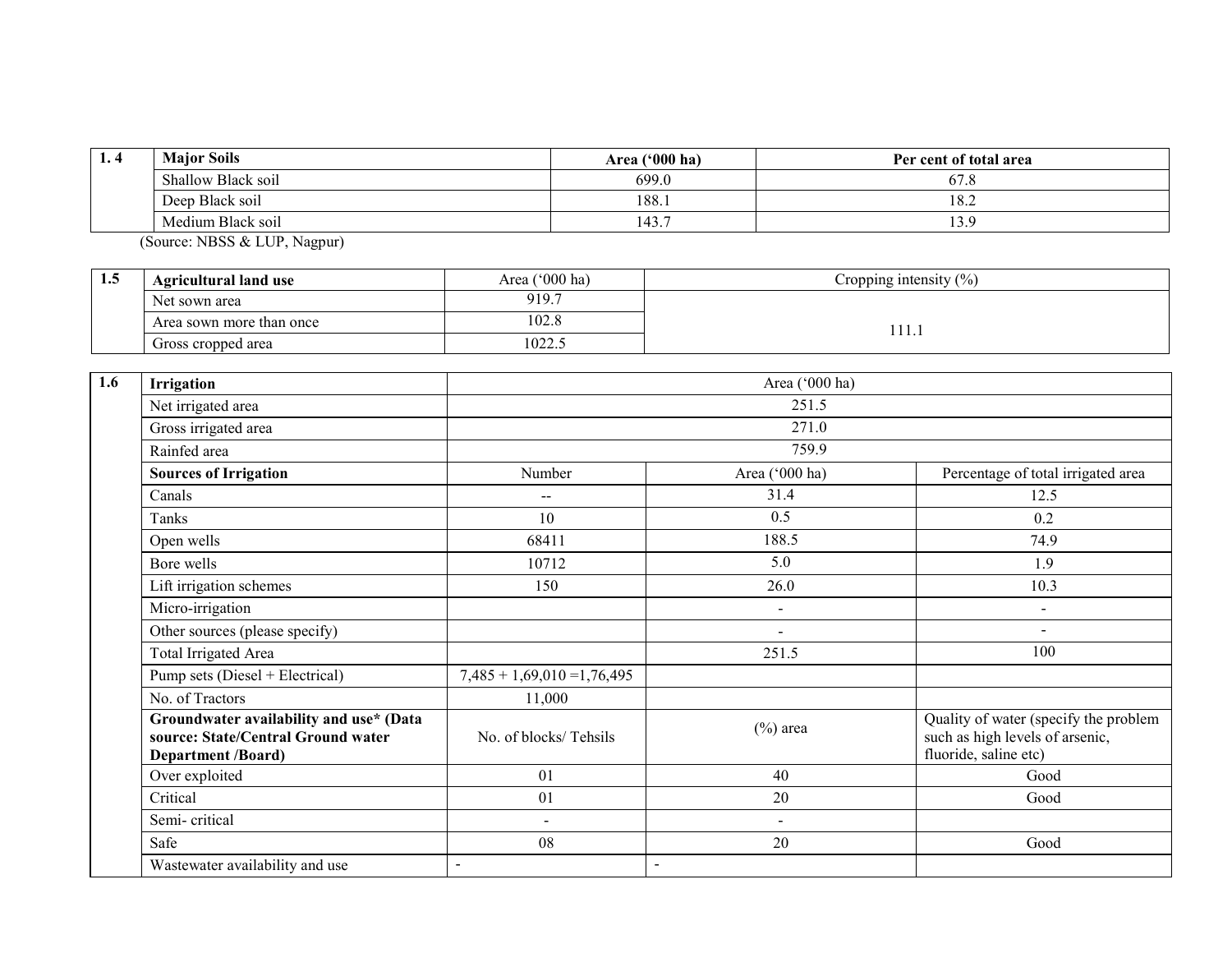| . fround<br>qualit<br>u water |  |  |
|-------------------------------|--|--|

(Source - District statistical report 2008-09)

## 1.7 Area under major field crops & horticulture etc. (2008-09)

| 1.7 |                | <b>Major field crops</b>            |                          |                                   |                          |                          | Area ('000 ha) |                          |                          |       |
|-----|----------------|-------------------------------------|--------------------------|-----------------------------------|--------------------------|--------------------------|----------------|--------------------------|--------------------------|-------|
|     |                |                                     |                          | <b>Kharif</b>                     |                          |                          | Rabi           |                          | Summer                   | Total |
|     |                | Cultivated                          | <b>Irrigated</b>         | Rainfed                           | <b>Total</b>             | <b>Irrigated</b>         | Rainfed        | Total                    |                          |       |
|     |                | Sorghum                             | $\blacksquare$           |                                   | $\overline{\phantom{0}}$ |                          | 707.0          | 707.0                    | $\blacksquare$           | 707.0 |
|     |                | Wheat                               | $\blacksquare$           | $\overline{\phantom{0}}$          | ۰                        | 58.9                     | $\mathbf{r}$   | 58.9                     |                          | 58.9  |
|     |                | Chickpea                            | $\blacksquare$           | $\overline{\phantom{a}}$          | ۰                        | $\overline{\phantom{a}}$ | 43.9           | 43.9                     |                          | 43.9  |
|     | 4              | Sunflower                           | $\blacksquare$           | 12.1                              | 12.1                     |                          | 24.9           | 24.9                     |                          | 37.0  |
|     | 5              | Pigeonpea                           | $\overline{\phantom{0}}$ | 18.9                              | 18.9                     | $\overline{\phantom{a}}$ | $\blacksquare$ |                          | $\blacksquare$           | 18.9  |
|     | 6              | Sugarcane                           | 14.9                     |                                   | 14.9                     | $\overline{\phantom{a}}$ |                | $\overline{\phantom{0}}$ | $\blacksquare$           | 14.9  |
|     |                | Safflower                           | $\overline{\phantom{0}}$ | $\overline{\phantom{a}}$          | $\overline{\phantom{a}}$ | $\overline{\phantom{a}}$ | 12.5           | 12.5                     |                          | 12.5  |
|     |                | <b>Horticulture crops - Fruits</b>  |                          | Total area ('000 ha)              |                          | <b>Irrigated</b>         |                |                          | <b>Rainfed</b>           |       |
|     |                | Pomegranate                         |                          | 41.0                              |                          | 41.0<br>18.5             |                | $\overline{\phantom{a}}$ |                          |       |
|     | 2              | Ber                                 |                          | 18.5                              |                          |                          |                |                          |                          |       |
|     | 3              | Grape                               |                          | 10.6                              |                          | 10.6                     |                |                          | $\blacksquare$           |       |
|     | $\overline{4}$ | Custard apple                       |                          | 1.9                               |                          | 1.9                      |                |                          | $\blacksquare$           |       |
|     | 5              | Banana                              |                          | 5.7                               |                          | 5.7                      |                |                          | $\blacksquare$           |       |
|     |                | <b>Vegetables</b>                   |                          | Total area ('000 ha)              |                          | <b>Irrigated</b>         |                |                          | Rainfed                  |       |
|     |                | Tomato                              |                          | 1.65<br>1.99<br><b>Total area</b> |                          |                          | 1.65           |                          | $\overline{\phantom{0}}$ |       |
|     | $\overline{c}$ | Onion                               |                          |                                   |                          |                          | 1.99           |                          |                          |       |
|     |                | <b>Medicinal and Aromatic crops</b> |                          |                                   |                          |                          | Irrigated      |                          | Rainfed                  |       |
|     |                | Not Applicable                      |                          |                                   | Not Applicable           |                          |                |                          |                          |       |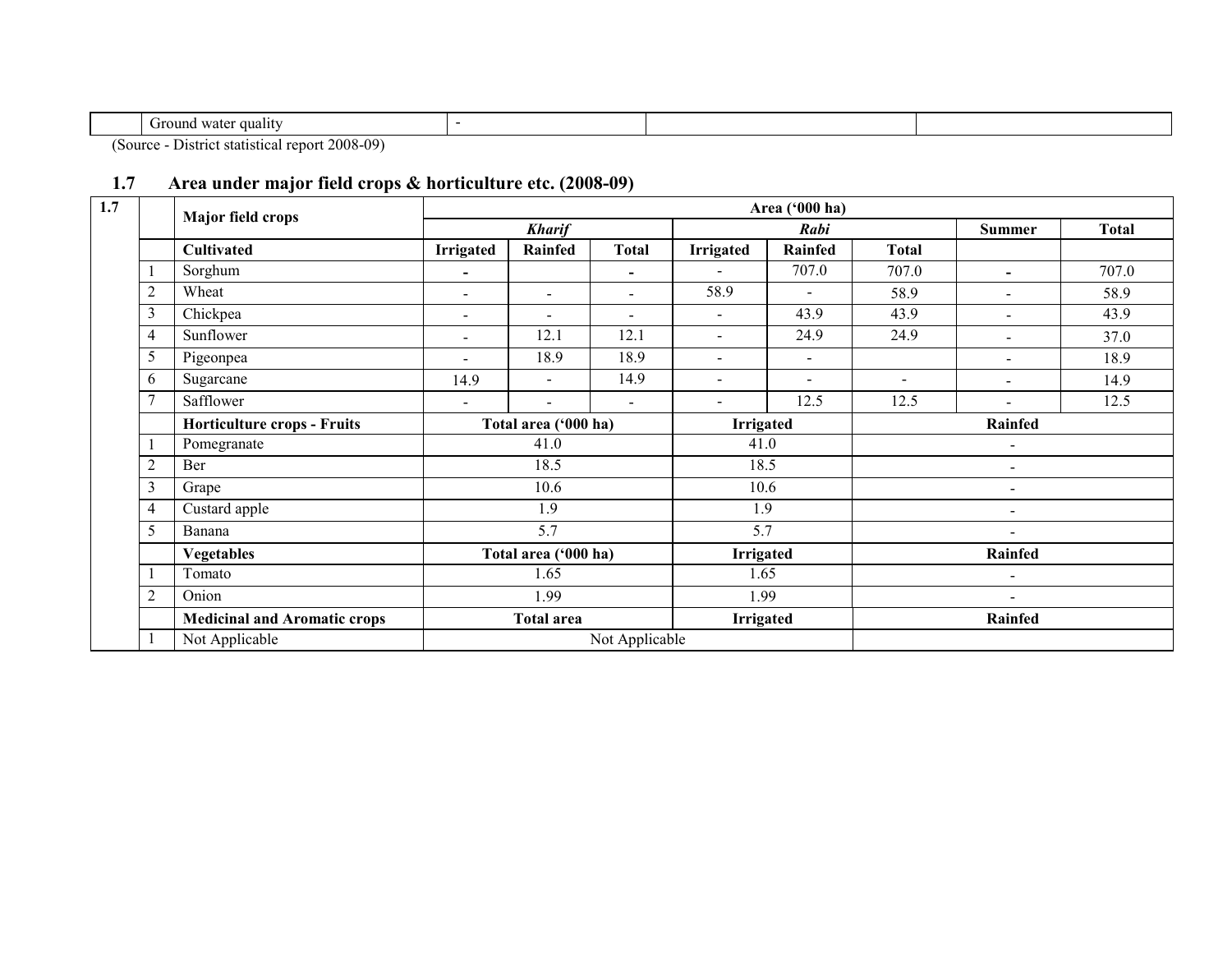|        | <b>Plantation crops</b>                                   | <b>Total area</b> | <b>Irrigated</b>         | Rainfed                  |
|--------|-----------------------------------------------------------|-------------------|--------------------------|--------------------------|
|        | Not Applicable                                            |                   | Not applicable           |                          |
|        | Others such as industrial pulpwood<br>crops etc (specify) |                   |                          |                          |
|        | <b>Fodder crops</b>                                       | <b>Total area</b> | <b>Irrigated</b>         | Rainfed                  |
|        | Maize                                                     | 20.2              | 20.2                     | $-$                      |
| ↑<br>∠ | Grasses                                                   | 7.8               | 7.8                      |                          |
|        | Others (specify)                                          | $\,$              | $\blacksquare$           | $\sim$                   |
|        | Total fodder crop area                                    | 28.0              | 28.0                     | $\overline{\phantom{0}}$ |
|        | <b>Grazing land</b>                                       | 38.0              | $\overline{\phantom{m}}$ | 38.00                    |
|        | Sericulture etc                                           | 1.2               | 1.2                      |                          |
|        | <b>Others (Specify)</b>                                   | $\,$              |                          | $\,$                     |

| 1.8  | Livestock                                      | <b>Male ('000)</b> | Female ('000)             | <b>Total ('000)</b> |
|------|------------------------------------------------|--------------------|---------------------------|---------------------|
|      | Non descriptive Cattle (local low yielding)    |                    |                           | 659.11              |
|      | Crossbred cattle                               |                    |                           |                     |
|      | Non descriptive Buffaloes (local low yielding) |                    |                           | 388.95              |
|      | <b>Graded Buffaloes</b>                        |                    |                           |                     |
|      | Goat                                           |                    |                           | 834.27              |
|      | Sheep                                          |                    |                           | 253.71              |
|      | Others (Camel, Pig, Yak etc.)                  |                    |                           | 21.8                |
|      | Commercial dairy farms (Number)                |                    |                           | 2.5                 |
| 1.9  | <b>Poultry</b>                                 | No. of farms       | Total No. of birds ('000) |                     |
|      | Commercial                                     | $\qquad \qquad -$  | 792.8                     |                     |
|      | Backyard                                       | $\qquad \qquad -$  | 948.9                     |                     |
| 1.10 | <b>Fisheries</b>                               |                    |                           |                     |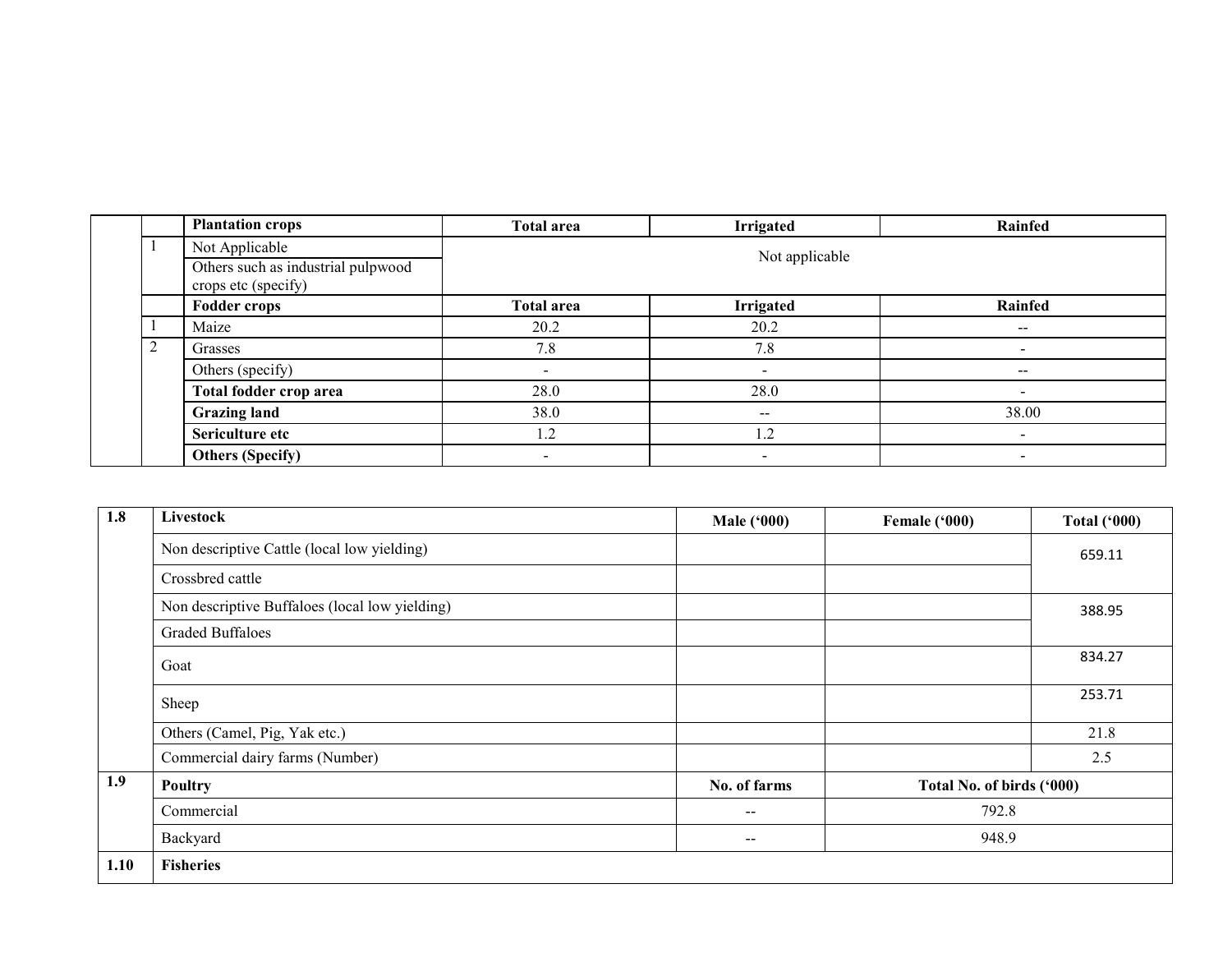| A. Capture                                                  |                        |                        |                          |                                          |                                                                   |                                                         |  |  |  |
|-------------------------------------------------------------|------------------------|------------------------|--------------------------|------------------------------------------|-------------------------------------------------------------------|---------------------------------------------------------|--|--|--|
| i) Marine (Data Source: Fisheries Department)               |                        |                        | <b>Boats</b>             |                                          | <b>Nets</b>                                                       |                                                         |  |  |  |
|                                                             | No. of fishermen       | Mechanized             | Non-<br>mechanized       | Mechanized<br>(Trawl nets,<br>Gill nets) | Non-<br>mechanized<br>(Shore)<br>Seines,<br>Stake & trap<br>nets) | <b>Storage</b><br>facilities<br>(Ice<br>plants<br>etc.) |  |  |  |
|                                                             |                        |                        | NA                       |                                          |                                                                   |                                                         |  |  |  |
| ii) Inland (Data Source: Fisheries Department)              | No. Farmer owned ponds |                        | <b>No. of Reservoirs</b> |                                          | No. of village tanks                                              |                                                         |  |  |  |
|                                                             | NA                     |                        |                          |                                          |                                                                   |                                                         |  |  |  |
| <b>B.</b> Culture                                           |                        |                        |                          |                                          |                                                                   |                                                         |  |  |  |
|                                                             |                        | Water Spread Area (ha) |                          | Yield (t/ha)                             |                                                                   | <b>Production ('000</b><br>tons)                        |  |  |  |
| i) Brackish water (Data Source: MPEDA/Fisheries Department) |                        |                        |                          |                                          |                                                                   |                                                         |  |  |  |
| ii) Fresh water (Data Source: Fisheries Department)         |                        |                        |                          | <b>NA</b>                                |                                                                   |                                                         |  |  |  |
| <b>Others</b>                                               |                        |                        |                          |                                          |                                                                   |                                                         |  |  |  |

(Source:  $17<sup>th</sup>$  Livestock census 2003)

## 1.11 Production and productivity of major crops (Average of last 5 years: 2004, 05, 06, 07, 08, 09)

| 1.11 | Name of crop             |                          | <b>Kharif</b>           | Rabi                     |                         | <b>Summer</b>                |                          | <b>Total</b>          | Productivity | Crop<br>residue as             |  |  |
|------|--------------------------|--------------------------|-------------------------|--------------------------|-------------------------|------------------------------|--------------------------|-----------------------|--------------|--------------------------------|--|--|
|      |                          | Production<br>(000 t)    | Productivity<br>(kg/ha) | Production<br>(000 t)    | Productivity<br>(kg/ha) | Production<br>(000 t)        | Productivity<br>(kg/ha)  | Production<br>(000 t) | (kg/ha)      | fodder<br>$(000 \text{ tons})$ |  |  |
|      | <b>Major Field crops</b> |                          |                         |                          |                         |                              |                          |                       |              |                                |  |  |
|      | Sorghum                  | $\overline{\phantom{0}}$ | $\blacksquare$          | 457.84                   | 529                     | $\overline{\phantom{a}}$     | $\sim$                   | 457.84                | 529          |                                |  |  |
|      | Pearlmillet              | 8.66                     | 695                     | $\overline{\phantom{a}}$ | $\blacksquare$          | $\overline{\phantom{0}}$     | $\sim$                   | 8.66                  | 695          |                                |  |  |
|      | Maize                    | 28.12                    | 1422                    | 28.88                    | 2117                    |                              | -                        | 57.00                 | 1769         |                                |  |  |
|      | Chickpea                 | $\overline{\phantom{0}}$ | $\blacksquare$          | 27.30                    | 670                     | $\qquad \qquad \blacksquare$ | $\overline{\phantom{a}}$ | 27.30                 | 670          |                                |  |  |
|      | Safflower                | $\overline{\phantom{0}}$ | $\blacksquare$          | 5.2                      | 520                     | $\qquad \qquad \blacksquare$ | $\sim$                   | 5.20                  | 520          |                                |  |  |
|      | Sunflower                | 6.34                     | 573                     | 9.30                     | 628                     |                              |                          | 15.64                 | 600          |                                |  |  |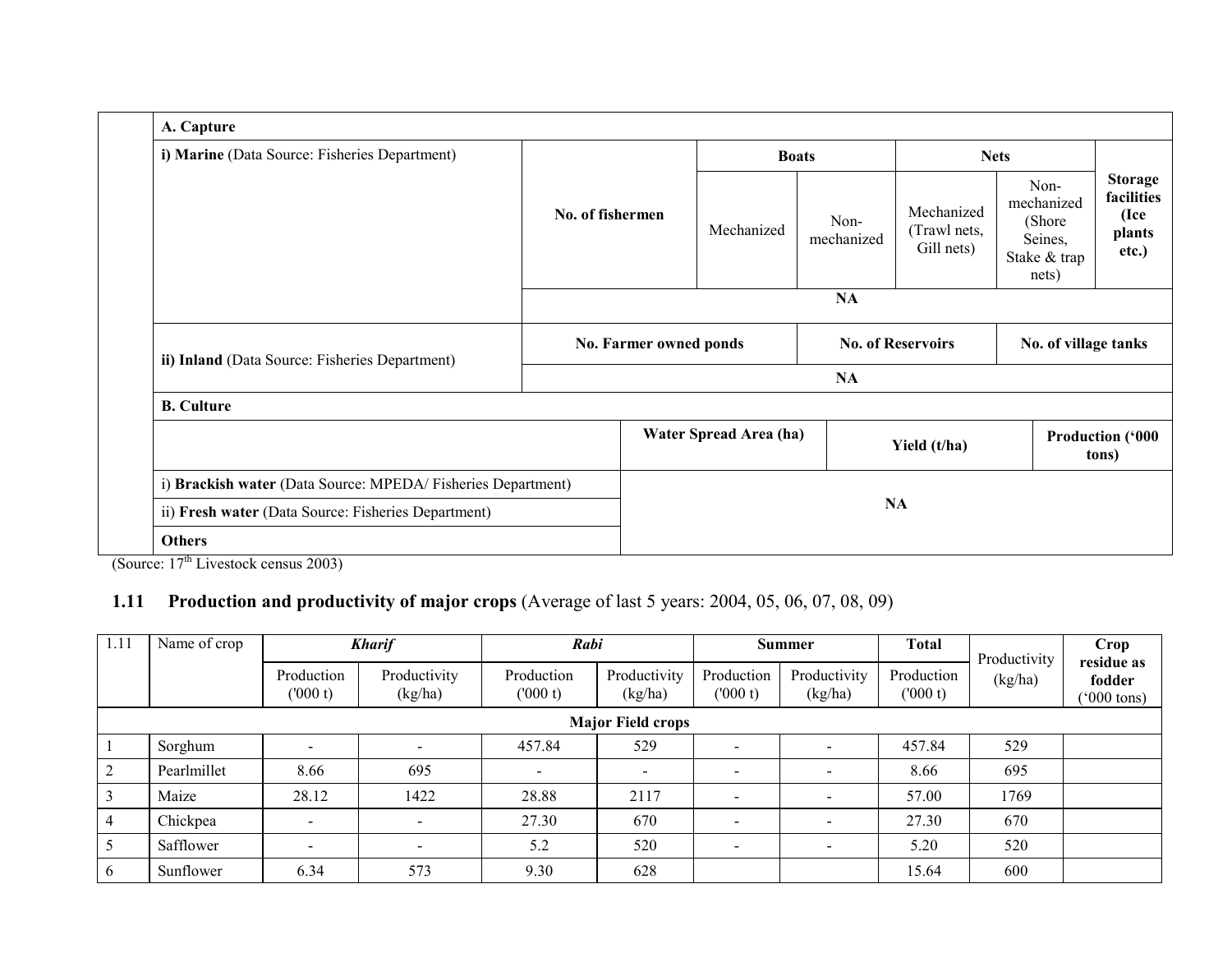| Sugarcane                   | $\overline{\phantom{a}}$ | $\sim$                   | $\overline{\phantom{a}}$ | $\overline{\phantom{a}}$ | $\overline{\phantom{a}}$ | $\overline{\phantom{a}}$ | 5613.50 | 81000 |        |  |  |
|-----------------------------|--------------------------|--------------------------|--------------------------|--------------------------|--------------------------|--------------------------|---------|-------|--------|--|--|
| Major Horticultural crops - |                          |                          |                          |                          |                          |                          |         |       |        |  |  |
| Fruits                      |                          |                          |                          |                          |                          |                          |         |       |        |  |  |
| Pomegranate                 | $\overline{\phantom{a}}$ | $\overline{\phantom{a}}$ | $\overline{\phantom{a}}$ | $\overline{\phantom{a}}$ | $\overline{\phantom{a}}$ | $\sim$                   | 259.25  | 7500  |        |  |  |
| Ber                         | $\blacksquare$           | $\overline{\phantom{a}}$ | $\overline{\phantom{0}}$ | $\overline{\phantom{a}}$ | $\overline{\phantom{0}}$ | $\sim$                   | 100     | 10000 |        |  |  |
| Custard apple               | $\sim$                   | $\sim$                   | $\overline{\phantom{a}}$ | $\sim$                   | $\blacksquare$           | $\sim$                   | 71.4    | 14275 |        |  |  |
| Grape                       | $\blacksquare$           | $\blacksquare$           | $\,$                     | $\overline{\phantom{a}}$ | $\blacksquare$           | $\overline{\phantom{a}}$ | 280.55  | 26370 |        |  |  |
| Banana                      | $\sim$                   | $\sim$                   | $\sim$                   | $\overline{\phantom{a}}$ | $\blacksquare$           | $\sim$                   | 210     | 36777 | $\sim$ |  |  |
| Vegetable                   |                          |                          |                          |                          |                          |                          |         |       |        |  |  |
| Tomato                      | 35.31                    | 21.4                     | $\sim$                   | $\overline{\phantom{a}}$ | $\overline{\phantom{0}}$ | $\sim$                   | 35.31   | 21.4  |        |  |  |
| Onion                       | 24.03                    | 12.08                    | $\overline{\phantom{a}}$ | $\overline{\phantom{0}}$ | $\,$                     | $\sim$                   | 24.03   | 12.08 |        |  |  |

(Source: Epitome of Govt. of Maharashtra 2004, 05, 06, 07, 08, 09)

| 1.12 | Sowing window<br>for 5 major field<br>crops | Pigeonpea                        | <b>Sunflower</b>                                                   | <b>Safflower</b>                                                                                                                                                                             | Sorghum       | Chickpea | Wheat                          |
|------|---------------------------------------------|----------------------------------|--------------------------------------------------------------------|----------------------------------------------------------------------------------------------------------------------------------------------------------------------------------------------|---------------|----------|--------------------------------|
|      | Kharif-Rainfed                              |                                  | $15^{th}$ June to $15^{th}$ July   $15^{th}$ June to $15^{th}$ Aug | $\hspace{0.1mm}-\hspace{0.1mm}-\hspace{0.1mm}$                                                                                                                                               | $- -$         | $- -$    |                                |
|      | Kharif-Irrigated                            | $15^{th}$ July to $15^{th}$ Aug. | $15^{th}$ June to $15^{th}$ Aug                                    | $\hspace{0.1mm}-\hspace{0.1mm}-\hspace{0.1mm}$                                                                                                                                               | $\sim$ $\sim$ | $- -$    |                                |
|      | Rabi-Rainfed                                | $\sim$ $\sim$                    |                                                                    | 15 <sup>th</sup> Sept to 15 <sup>th</sup> Oct   15 <sup>th</sup> Sept to 15 <sup>th</sup> Oct   15 <sup>th</sup> Sep to 15 <sup>th</sup> Oct   25 <sup>th</sup> Sept to 15 <sup>th</sup> Oct |               |          | $\sim$ $\sim$                  |
|      | Rabi-Irrigated                              |                                  |                                                                    | 15 <sup>th</sup> Sept to 30 <sup>th</sup> Oct   15 <sup>th</sup> Sept to 30 <sup>th</sup> Oct   30 <sup>th</sup> Sep to 15 <sup>th</sup> Oct   20 <sup>th</sup> Oct to 20 <sup>th</sup> Nov  |               |          | $15^{th}$ Nov to $15^{th}$ Dec |

| 1.13 | What is the major contingency the district is prone to? | Regular                  | Occasional                                                                                                                                                       | <b>None</b> |
|------|---------------------------------------------------------|--------------------------|------------------------------------------------------------------------------------------------------------------------------------------------------------------|-------------|
|      | Drought                                                 |                          | $- -$                                                                                                                                                            |             |
|      | Flood                                                   | $- -$                    |                                                                                                                                                                  |             |
|      | Cyclone                                                 | $- -$                    | $\overline{\phantom{m}}$                                                                                                                                         |             |
|      | Hail storm                                              | $\overline{\phantom{m}}$ | $\overline{\phantom{m}}$                                                                                                                                         |             |
|      | Heat wave                                               | $\sim$ $\sim$            |                                                                                                                                                                  |             |
|      | Cold wave                                               | $- -$                    |                                                                                                                                                                  |             |
|      | Frost                                                   | $- -$                    | $\overline{\phantom{m}}$                                                                                                                                         |             |
|      | Sea water intrusion                                     | $\sim$ $\sim$            |                                                                                                                                                                  |             |
|      | Pests and disease outbreak (specify)                    | $- -$                    | - Wooly aphids and army worm in sugarcane,<br>- Oily spot in pomegranate,<br>- Pod borer in pigeonpea and chickpea,<br>- Shootfly and stem borer in Rabi sorghum |             |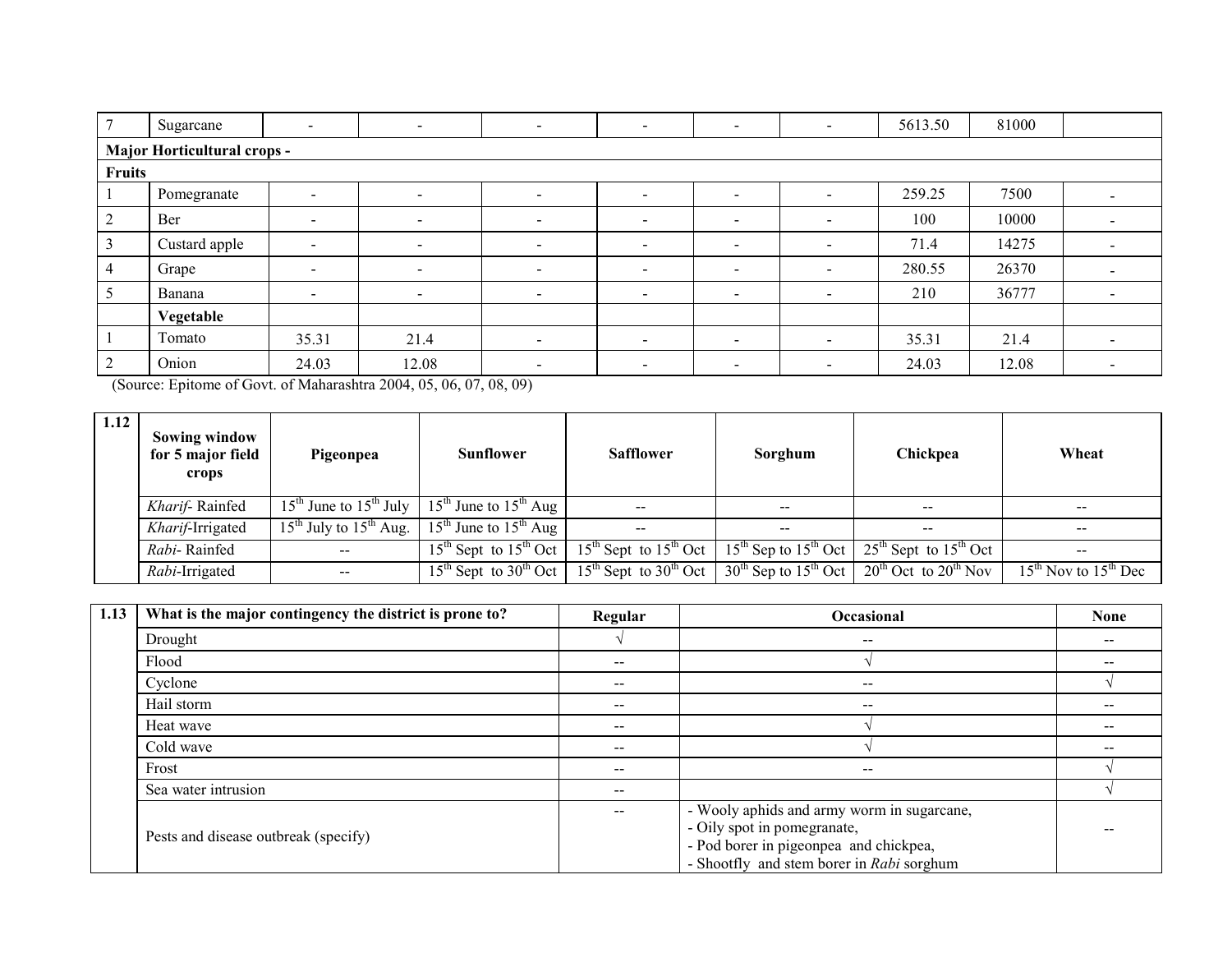| 1.14 | <b>Include Digital maps of</b><br>the District for | Location map of district within State as Annexure I | Enclosed: No  |
|------|----------------------------------------------------|-----------------------------------------------------|---------------|
|      |                                                    | Mean annual rainfall as Annexure 2                  | Enclosed: No  |
|      |                                                    | Soil map as Annexure 3                              | Enclosed: Yes |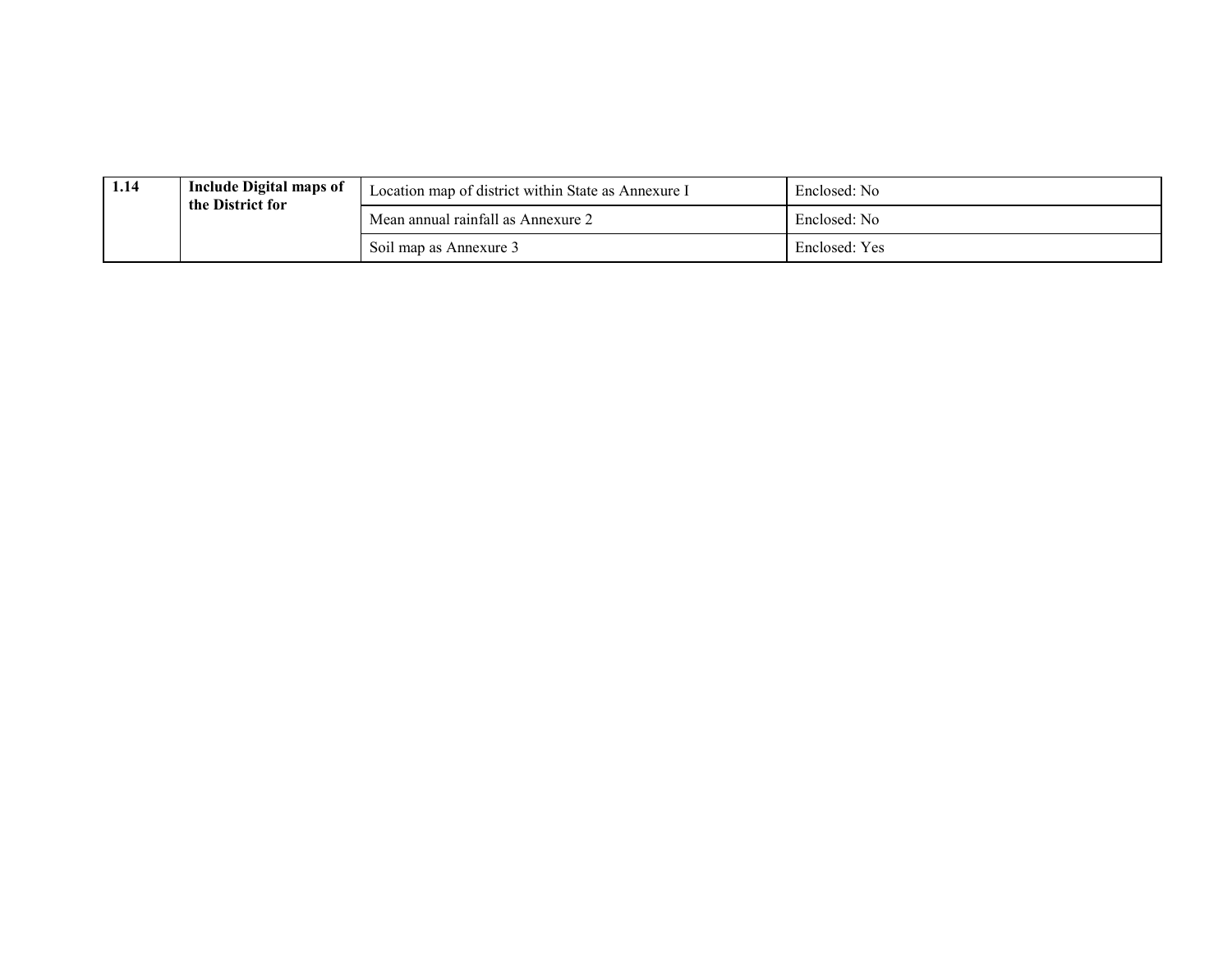Annexure I Location Map

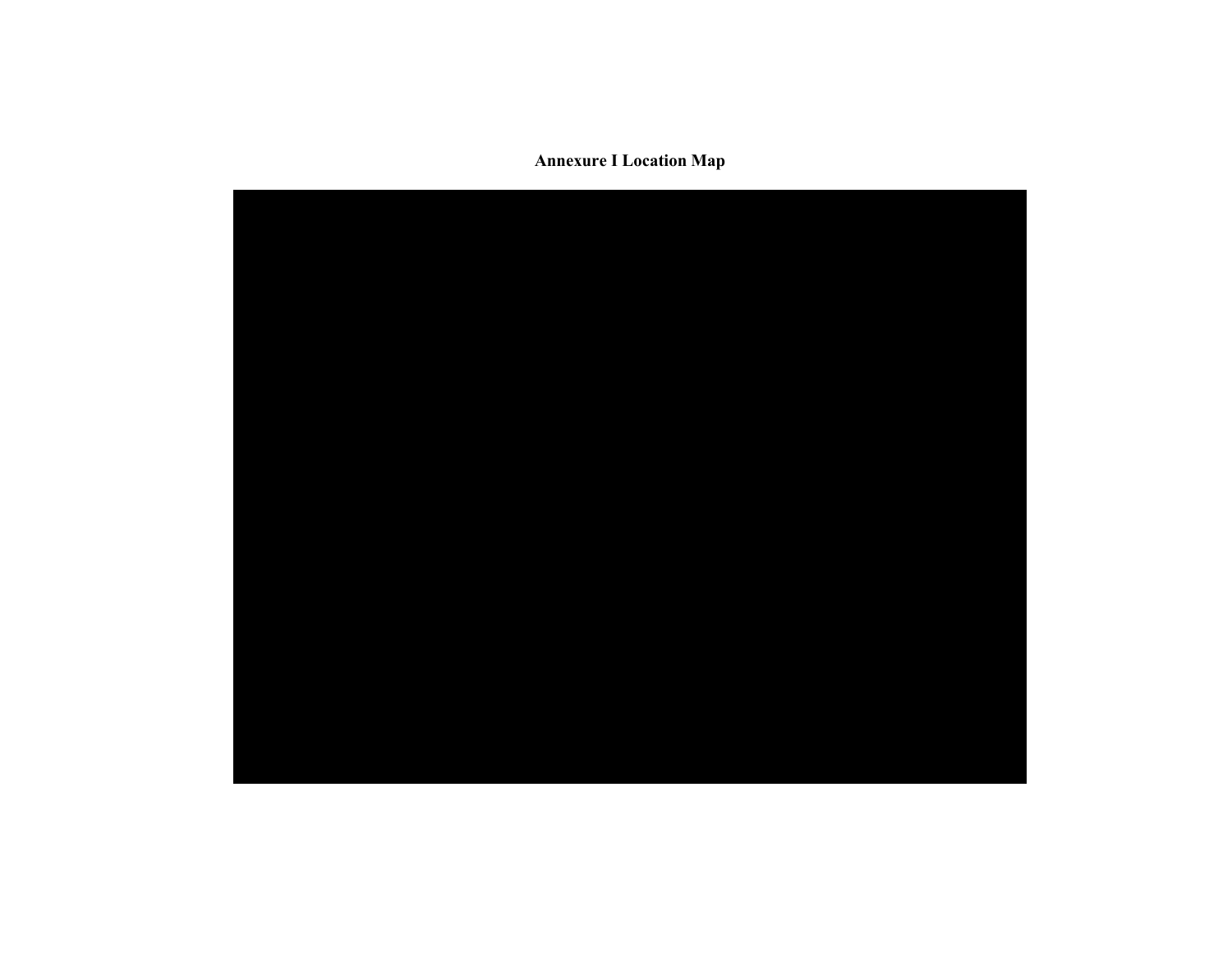

Annexure II Soil Map

Source: NBSSLUP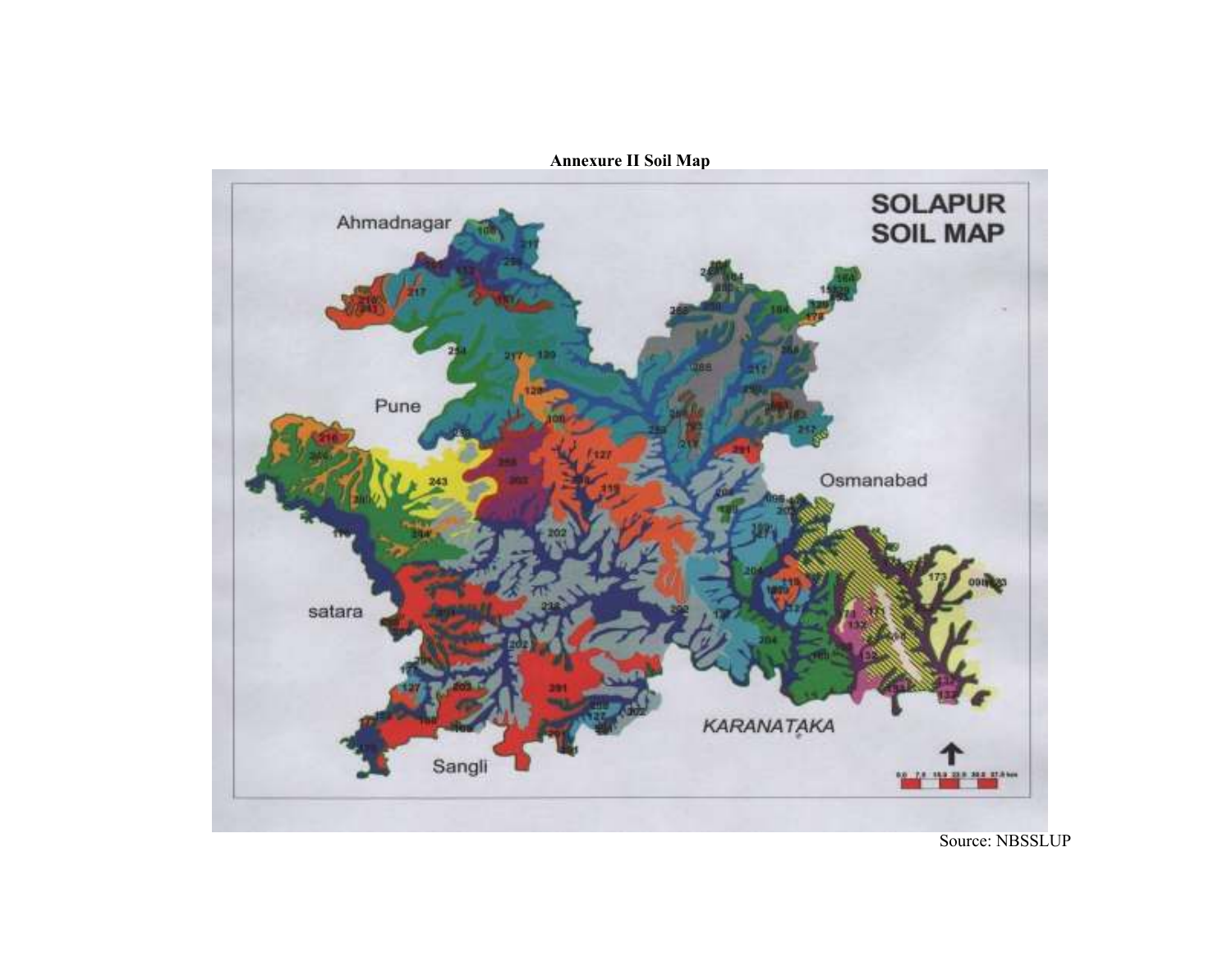# 2.0 Strategies for weather related contingencies 2.1 Drought 2.1.1 Rainfed situation

| Condition                                               |                                            |                                                                                                                                                                                                      |                                                                                           | <b>Suggested Contingency measures</b>                                                                                                                                                                                                                   |                                                                                                                               |
|---------------------------------------------------------|--------------------------------------------|------------------------------------------------------------------------------------------------------------------------------------------------------------------------------------------------------|-------------------------------------------------------------------------------------------|---------------------------------------------------------------------------------------------------------------------------------------------------------------------------------------------------------------------------------------------------------|-------------------------------------------------------------------------------------------------------------------------------|
| Early<br>season<br>drought<br>(delayed<br>onset)        | Major<br>Farming<br>situation <sup>a</sup> | <b>Normal Crop / Cropping</b><br>system <sup>b</sup>                                                                                                                                                 | Change in crop / cropping<br>system <sup>c</sup>                                          | Agronomic measures <sup>d</sup>                                                                                                                                                                                                                         | <b>Remarks</b> on<br>Implementation <sup>e</sup>                                                                              |
| Delay by 2<br>weeks<br>(June $4^{\text{th}}$ )<br>week) | Medium<br>deep to<br>deep black<br>soils   | Sunflower                                                                                                                                                                                            | Sunflower + pigeonpea<br>(2:1)                                                            | Opening of ridges and furrows for soil and<br>water conservation before onset of monsoon,<br>hoeing at 25 DAS<br>Preparation of furrows for moisture<br>conservation after harvest of sunflower<br>Heliothis: Need base IPM package<br>Hoeing at 25 DAS | Seed source:<br>Central campus MPKV,<br>Rahuri, College of<br>Agril., Pune and Dhule<br>NSC, MSSC<br>Private co. Distributers |
|                                                         |                                            | Pigeonpea<br>Greengram                                                                                                                                                                               | Pearlmillet + pigeonpea<br>(2:1)<br>Soybean + pigeonpea $(3:1)$<br>Pigeonpea + green gram | As above<br>As above                                                                                                                                                                                                                                    | Linkage with NREGA<br>for SWC measures;                                                                                       |
|                                                         |                                            |                                                                                                                                                                                                      | (1:3)                                                                                     |                                                                                                                                                                                                                                                         | Schemes for Ridger,                                                                                                           |
|                                                         |                                            | Blackgram                                                                                                                                                                                            | Pigeonpea + black gram<br>(1:3)                                                           | As above                                                                                                                                                                                                                                                | bund former, MB<br>plough                                                                                                     |
|                                                         |                                            | Kharif - Fallow<br>During Rabi -<br>Rabi sorghum<br>Safflower<br>Sunflower<br>Chickpea<br>Strip cropping of Chickpea<br>$+$ Safflower (6:3),<br>Strip cropping of Rabi<br>sorghum + Chickpea $(6:3)$ | No change                                                                                 | In situ SWC measures in fallow: ridges and<br>furrows, Tied ridges, Compartmental bunding<br>to conserve the rain water during kharif for<br>regular sowing of Rabi crops as above                                                                      |                                                                                                                               |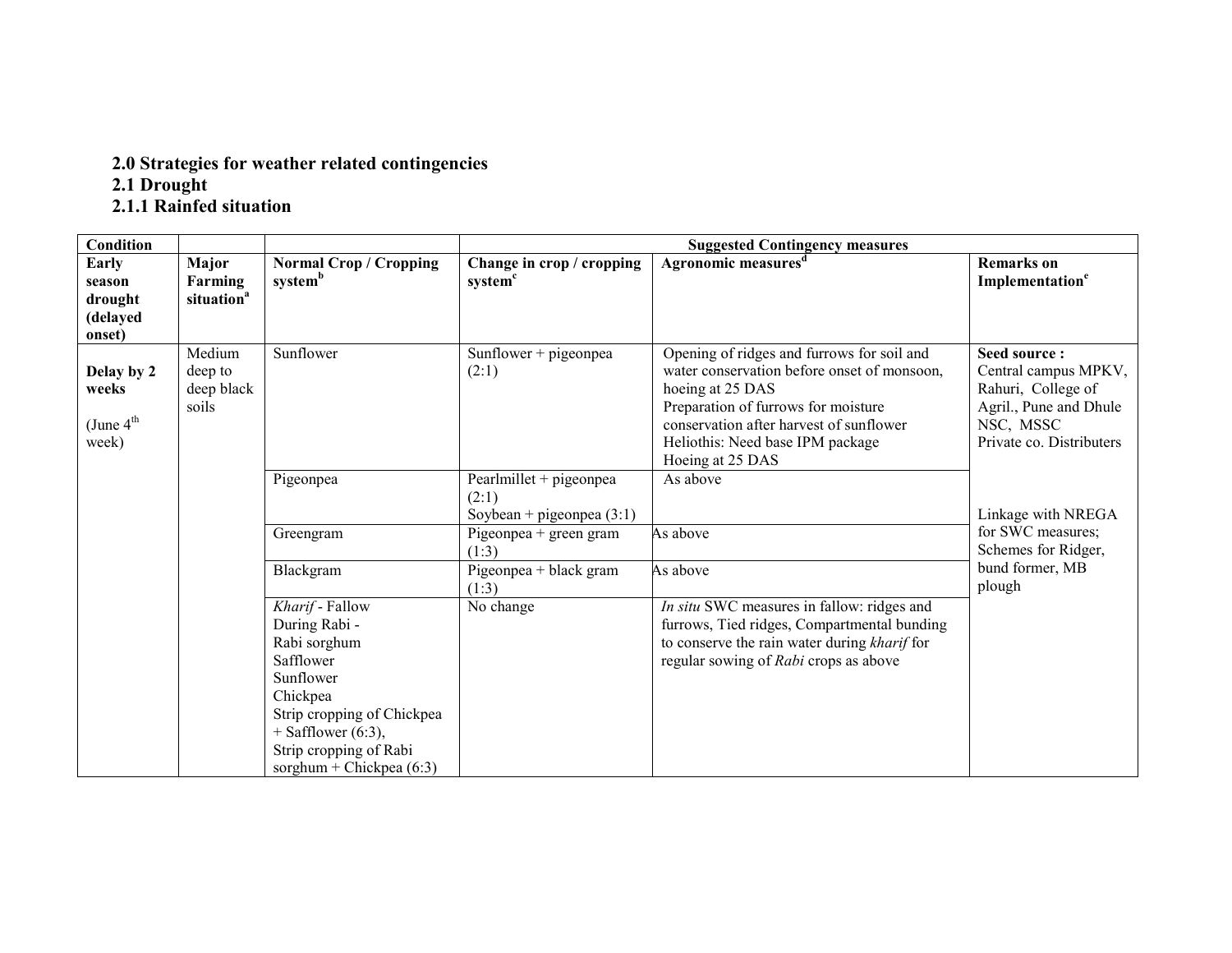|                                             | <b>Kharif</b>                                         | Rabi                                         | <b>Kharif</b>                                                               | Rabi      |                                                                                                        |
|---------------------------------------------|-------------------------------------------------------|----------------------------------------------|-----------------------------------------------------------------------------|-----------|--------------------------------------------------------------------------------------------------------|
|                                             | Green gram /<br>Blackgram /<br>Cowpea                 | Rabi<br>sorghum /<br>Safflower /<br>Chickpea | Fallow                                                                      | No Change |                                                                                                        |
|                                             | Pigeonpea                                             | $\sim$                                       | No change                                                                   | --        |                                                                                                        |
| Shallow<br>to Medium<br>deep<br>black soils | Pearl millet                                          |                                              | Pearlmillet + horse gram<br>(2:1)<br>Pearlmillet $+$ moth bean<br>(2:1)     |           | Gap filling, thinning<br>One hoeing and weeding before 30 DAS                                          |
| Shallow<br>black soils                      | Castor                                                |                                              | Castor + cluster bean $(1:2)$<br>Castor and ridge gourd<br>(mixed cropping) |           | As above $+$<br>Spraying of 50 WP Carbaryl $\omega$ 2 g per lit. of water<br>for control of semilooper |
|                                             | Horse gram                                            |                                              | No change                                                                   |           | Use of improved cultivar                                                                               |
|                                             | Moth bean                                             |                                              |                                                                             | No change | As above                                                                                               |
|                                             | Grasses (Marvel, Madras<br>Anjan)                     |                                              | Ber plantation + grasses<br>(Stylo),                                        |           | Compartment bunds, CCT, opening of ridges and<br>furrows for soil and water conservation.              |
|                                             | Forest tree plantation<br>(Leucaena Spp., Glyricidia) |                                              | Custard apple<br>Horse gram,<br>Moth bean                                   |           | Making of semi circular basin around the trees for<br>moisture conservation                            |
|                                             |                                                       |                                              | Setaria spp.<br>Niger                                                       |           | Mulching, Kaolin spray 8%.<br>Use wind breaks , Shelter belts                                          |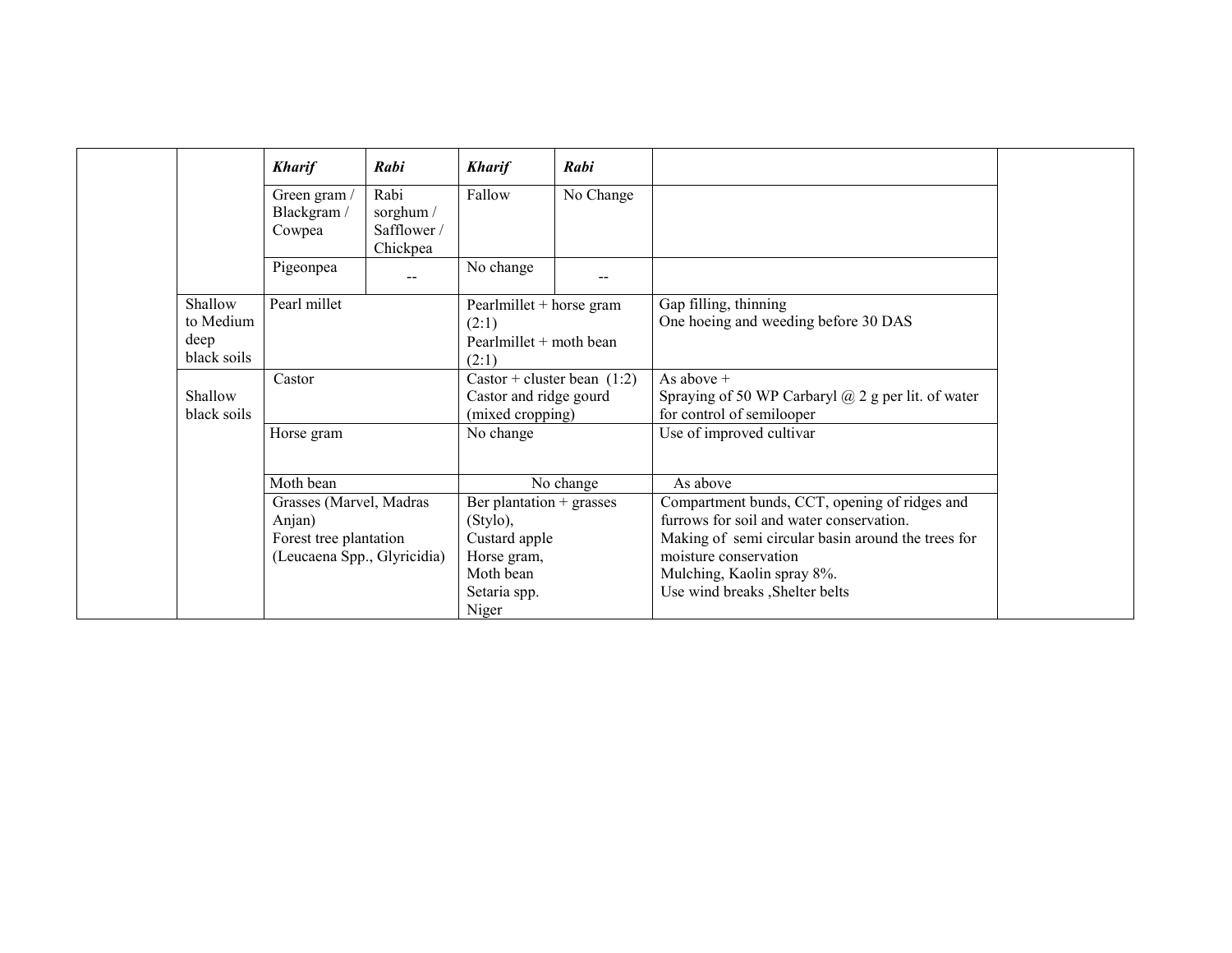| <b>Condition</b>                                     |                                             |                                                                                                                                                                                     |                                                | <b>Suggested Contingency measures</b>                                                                                                                                                                                     |                                                                                                                         |                                      |
|------------------------------------------------------|---------------------------------------------|-------------------------------------------------------------------------------------------------------------------------------------------------------------------------------------|------------------------------------------------|---------------------------------------------------------------------------------------------------------------------------------------------------------------------------------------------------------------------------|-------------------------------------------------------------------------------------------------------------------------|--------------------------------------|
| <b>Early season</b><br>drought<br>(delayed<br>onset) | Major<br>Farming<br>situation <sup>a</sup>  | Normal Crop/<br>cropping system <sup>b</sup>                                                                                                                                        | Change in<br>crop/cropping system <sup>c</sup> | Agronomic measures <sup>d</sup>                                                                                                                                                                                           | <b>Remarks</b> on<br>Implementation <sup>e</sup>                                                                        |                                      |
| Delay by 4<br>weeks<br>(July 2 <sup>nd</sup> week)   | Medium<br>deep to deep<br>black soils       | Sunflower                                                                                                                                                                           | Pigeonpea,<br>Castor                           | Opening of alternate dead furrows for<br>water / moisture conservation at 30<br><b>DAS</b><br>Gap filling, thinning<br>One hoeing and weeding before 30 DAS<br>IPM techniques                                             | Seed source:<br>• Central campus<br>MPKV, Rahuri,<br>College of Agril.,<br>Pune and Dhule<br>· NSC, MSSC<br>Private co. |                                      |
|                                                      |                                             | Pigeonpea                                                                                                                                                                           | Pigeonpea + clusterbean<br>(1:2)               | As above                                                                                                                                                                                                                  | Distributeurs                                                                                                           |                                      |
|                                                      |                                             | Green gram                                                                                                                                                                          | Pigeonpea +<br>coriander(1:2)                  | As above                                                                                                                                                                                                                  | Linkage with<br>NREGA for<br>SWC measures;                                                                              |                                      |
|                                                      |                                             | Black gram                                                                                                                                                                          | Pigeonpea + deel $(1:2)$                       | As above                                                                                                                                                                                                                  | Schemes for                                                                                                             |                                      |
|                                                      |                                             |                                                                                                                                                                                     | Kharif fallow                                  | Kharif f allow followed<br>by Rabi crop                                                                                                                                                                                   | Opening of ridges and furrows across<br>the slope for moisture conservation                                             | Ridger, bund<br>former, MB<br>plough |
|                                                      |                                             | Kharif - Fallow<br>During Rabi -<br>Rabi sorghum Safflower<br>Sunflower,<br>Strip cropping of Chickpea +<br>Safflower $(6:3)$<br>Strip cropping of Rabi sorghum +<br>Chickpea (6:3) | No change                                      | In situ SWC measures in fallow: ridges<br>and furrows, Tied ridges,<br>Compartmental bunding to conserve the<br>rain water during kharif for regular<br>sowing of Rabi crops as above                                     |                                                                                                                         |                                      |
|                                                      | Shallow to<br>medium<br>deep black<br>soils | Pearlmillet                                                                                                                                                                         | Mothbean,<br>Horsegram                         | Application of 25 kg $K_2O$ per ha for<br>pearlmillet<br>Opening of alternate dead furrows for<br>water / moisture conservation 30 DAS<br>Gap filling, thinning<br>One hoeing and weeding before 30 DAS<br>IPM techniques |                                                                                                                         |                                      |
|                                                      |                                             | Horsegram                                                                                                                                                                           | Sunflower + pigeonpea<br>(2:1)                 | As above                                                                                                                                                                                                                  |                                                                                                                         |                                      |
|                                                      |                                             | Mothbean                                                                                                                                                                            | Pearlmillet + pigeonpea                        | As above                                                                                                                                                                                                                  |                                                                                                                         |                                      |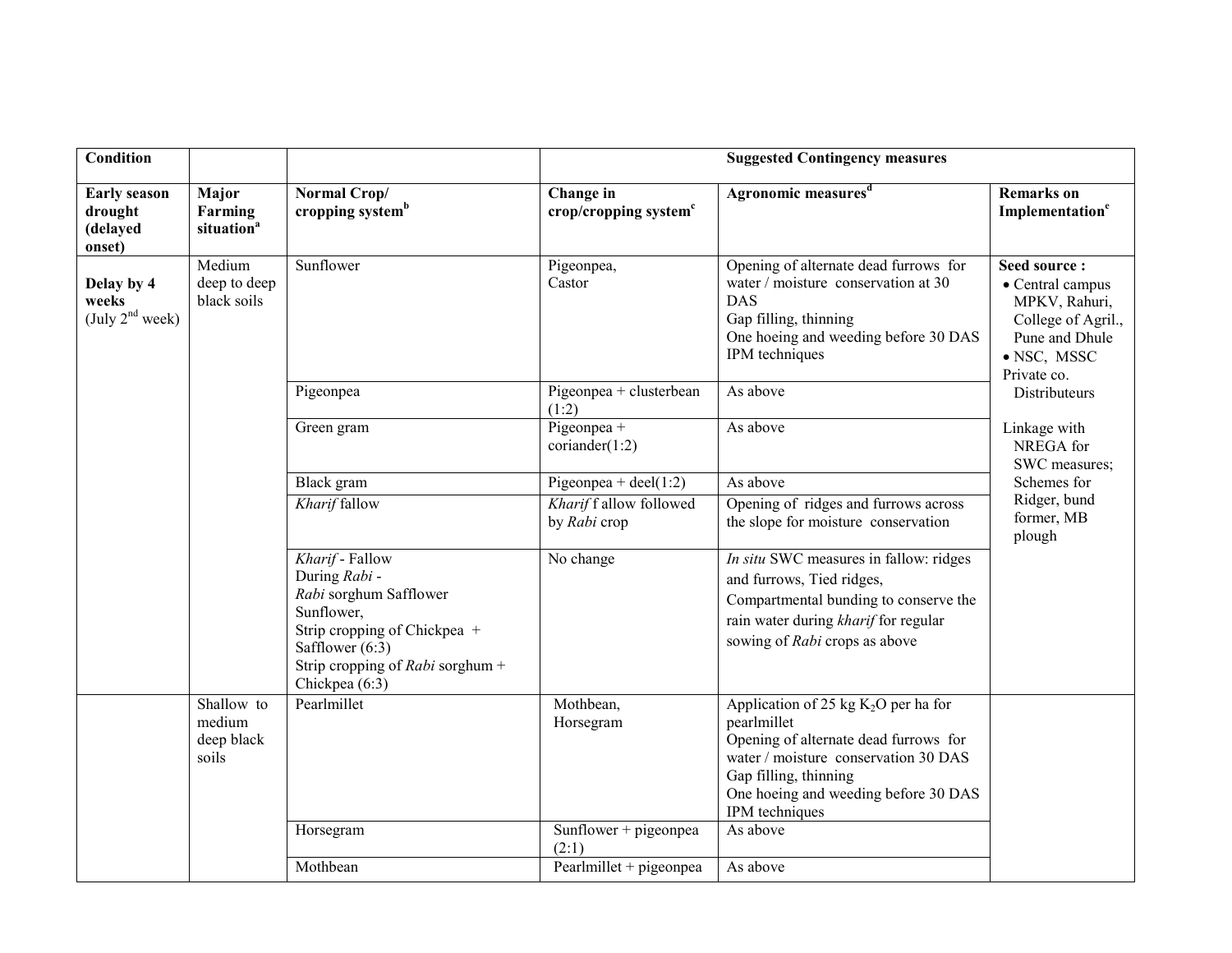|                        |                                   |                                        | (2:1)                              |                          |  |
|------------------------|-----------------------------------|----------------------------------------|------------------------------------|--------------------------|--|
|                        | <b>Kharif</b>                     | Rabi                                   | <b>Kharif</b>                      | Rabi                     |  |
|                        | Green gram<br>Blackgram<br>Cowpea | Rabi sorghum /<br>Safflower / Chickpea | Fallow                             | No<br>Change             |  |
|                        | Pigeonpea                         | $\overline{\phantom{m}}$               | No change                          | $\overline{\phantom{m}}$ |  |
| Shallow<br>black soils | Forest tree plantation            | Grasses (Marvel, Madras Anjan)         | Grasses (Dongari, Madras<br>anjan) |                          |  |

| Condition                                                       |                                                |                                                               |                                                                                                  | <b>Suggested Contingency measures</b>                                                                                                                                                                                                                                                                                    |                                                                                                                                                                |
|-----------------------------------------------------------------|------------------------------------------------|---------------------------------------------------------------|--------------------------------------------------------------------------------------------------|--------------------------------------------------------------------------------------------------------------------------------------------------------------------------------------------------------------------------------------------------------------------------------------------------------------------------|----------------------------------------------------------------------------------------------------------------------------------------------------------------|
| <b>Early season</b><br>drought (delayed<br>onset)               | <b>Major Farming</b><br>situation <sup>a</sup> | <b>Normal</b><br>Crop/cropping<br>system <sup>b</sup>         | Change in crop/cropping<br>system <sup>c</sup>                                                   | Agronomic measures <sup>d</sup>                                                                                                                                                                                                                                                                                          | <b>Remarks</b> on<br>Implementation <sup>e</sup>                                                                                                               |
| Delay by 6 weeks<br>$(\text{July } 4^{\text{th}} \text{ week})$ | Medium deep to<br>deep black soils             | Sunflower                                                     | Pigeonpea + clusterbean<br>(1:2)<br>Sunflower $+$<br>pigeonpea $(2:1)$<br>Castor<br>Setaria spp. | Opening of ridges and furrows for soil and<br>water conservation before onset of monsoon<br>Immediate sowing of the crops after onset of<br>monsoon<br>Opening of alternate dead furrows for water /<br>moisture conservation 30 DAS for sole crop<br>Use of short duration varieties<br>Use of herbicides in sole crops | Seed source:<br>Central campus<br>MPKV, Rahuri,<br>College of Agril.,<br>Pune, Kolhapur and<br>Dhule<br>NSC, MSSC,<br>Private co.-op.,<br><b>Distributeurs</b> |
|                                                                 |                                                | Pigeonpea                                                     | Pigeonpea + coriander $(1:2)$<br>Castor,<br>Setaria spp.                                         | As above                                                                                                                                                                                                                                                                                                                 |                                                                                                                                                                |
|                                                                 |                                                | Green gram                                                    | (1:2)<br>Pigeonpea + deel<br>Castor<br>Setaria spp.                                              | As above                                                                                                                                                                                                                                                                                                                 |                                                                                                                                                                |
| Black gram<br>Kharif fallow                                     |                                                |                                                               | Pearlmillet + pigeonpea<br>(2:1)                                                                 | As above                                                                                                                                                                                                                                                                                                                 |                                                                                                                                                                |
|                                                                 |                                                | Kharif fallow followed by<br>rabi crop                        | Opening of ridges and furrows across the<br>slope                                                | Linkage with<br>NREGA for SWC                                                                                                                                                                                                                                                                                            |                                                                                                                                                                |
|                                                                 |                                                | Kharif - Fallow<br>During Rabi -<br>Rabi sorghum<br>Safflower | No change                                                                                        | In situ SWC measures in fallow: ridges and<br>furrows, Tied ridges, Compartmental bunding<br>to conserve the rain water during kharif for                                                                                                                                                                                | measures; Schemes<br>for Ridger, bund<br>former, MB plough                                                                                                     |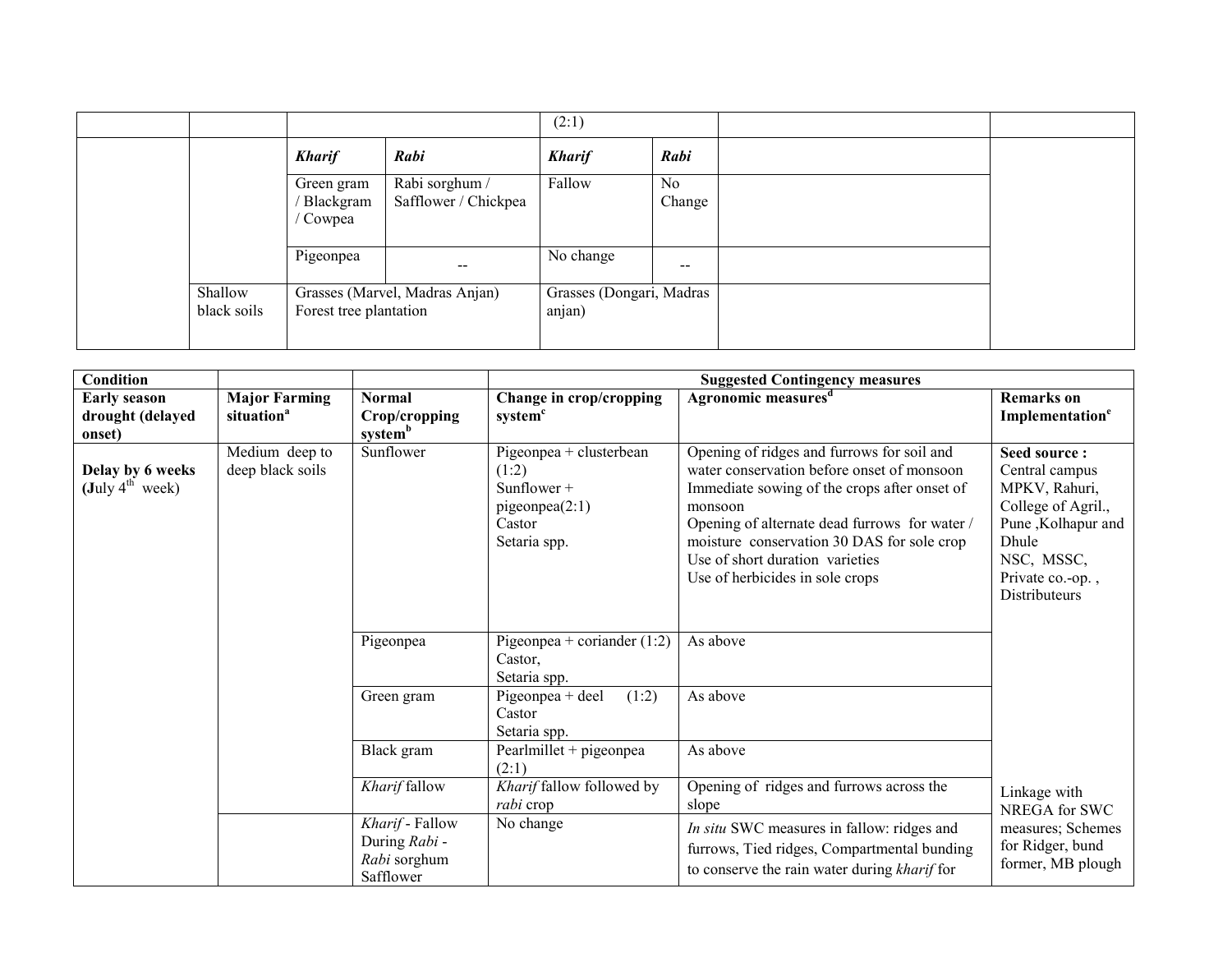| Sunflower.            | regular sowing of Rabi crops as above |  |
|-----------------------|---------------------------------------|--|
| Strip cropping of     |                                       |  |
| Chickpea $+$          |                                       |  |
| Safflower $(6:3)$     |                                       |  |
| Strip cropping of     |                                       |  |
| <i>Rabi</i> sorghum + |                                       |  |
| Chickpea $(6:3)$      |                                       |  |

| Shallow to<br>medium deep<br>black soils      | Pearlmillet<br>Horse gram<br>Moth bean                                                       |                                              | Castor and ridge gourd<br>Pigeonpea + coriander<br>As above | (1:2)     | Immediate sowing of the crops after<br>onset of monsoon<br>As above                                                                                                                      |  |
|-----------------------------------------------|----------------------------------------------------------------------------------------------|----------------------------------------------|-------------------------------------------------------------|-----------|------------------------------------------------------------------------------------------------------------------------------------------------------------------------------------------|--|
|                                               | <b>Kharif</b>                                                                                | Rabi                                         | As above<br><b>Kharif</b>                                   | Rabi      | As above                                                                                                                                                                                 |  |
|                                               | Green<br>gram /<br>Blackgram<br>/ Cowpea                                                     | Rabi<br>sorghum /<br>Safflower /<br>Chickpea | Fallow                                                      | No Change |                                                                                                                                                                                          |  |
|                                               | Pigeonpea                                                                                    |                                              | No change                                                   |           |                                                                                                                                                                                          |  |
| 3. Scarcity low<br>rainfall, shallow<br>soils | Grasses (Marvel, madras<br>anjan)<br>Forest tree plantation<br>(Leucana Spp.,<br>Glyricidia) |                                              | Grasses<br>Plantation of drum stick                         |           | Opening and filling of pits with<br>compost , trash and methyl parathion<br>powder before onset of monsoon<br>Making of semi circular basin around<br>the tree for moisture conservation |  |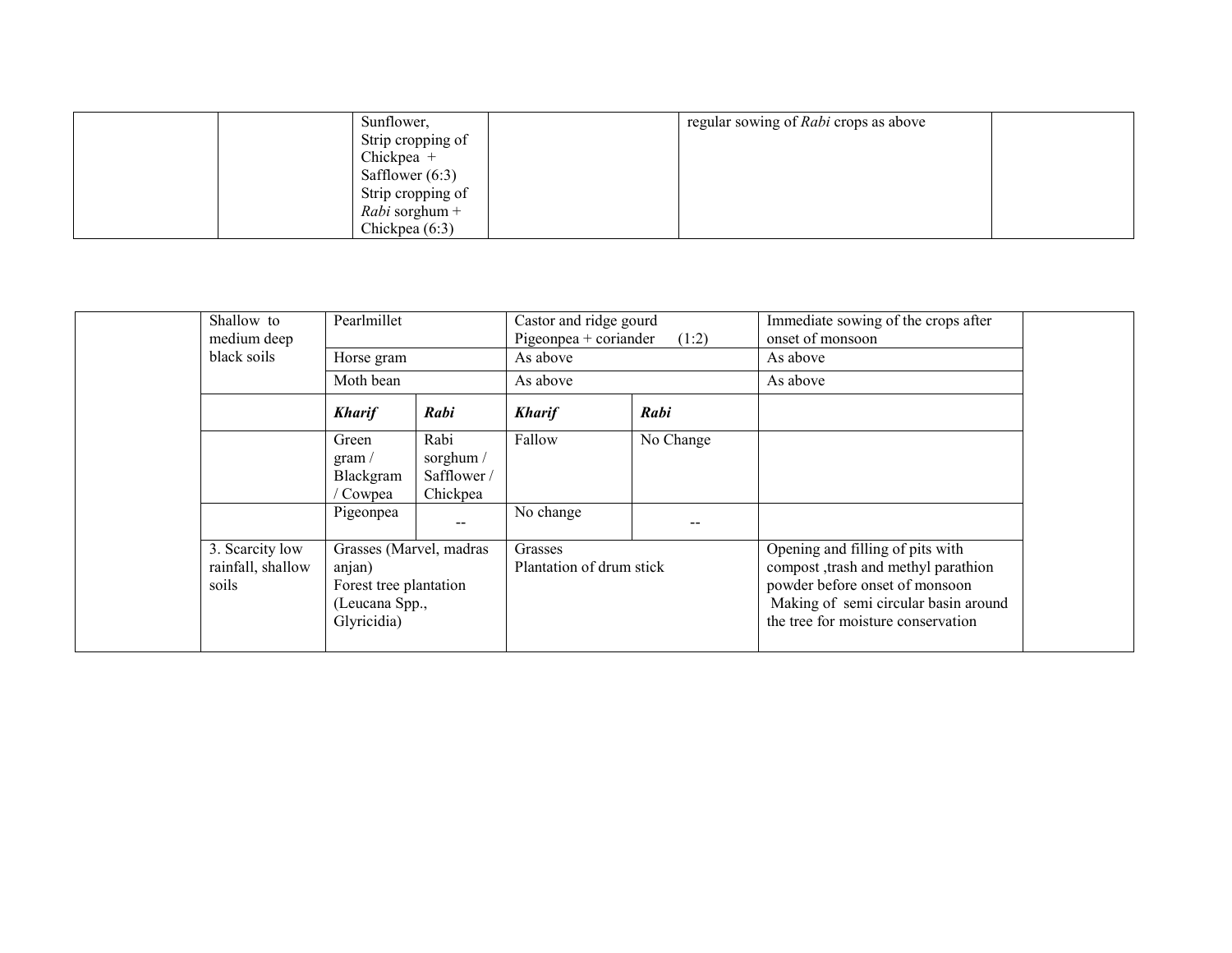| <b>Condition</b>                                     |                                                |                                                                                                                                                                                       |                                         | <b>Suggested Contingency measures</b>                                              |                               |                                                                                                                                                                                       |                                                                                                                                                          |                                                                                                                                         |
|------------------------------------------------------|------------------------------------------------|---------------------------------------------------------------------------------------------------------------------------------------------------------------------------------------|-----------------------------------------|------------------------------------------------------------------------------------|-------------------------------|---------------------------------------------------------------------------------------------------------------------------------------------------------------------------------------|----------------------------------------------------------------------------------------------------------------------------------------------------------|-----------------------------------------------------------------------------------------------------------------------------------------|
| <b>Early season</b><br>drought<br>(delayed<br>onset) | <b>Major Farming</b><br>situation <sup>a</sup> | <b>Normal Crop/cropping</b><br>systemb                                                                                                                                                |                                         | Change in crop/cropping<br>system <sup>c</sup>                                     |                               |                                                                                                                                                                                       | Agronomic measures <sup>d</sup>                                                                                                                          | <b>Remarks</b> on<br>Implementatio<br>$\mathbf{n}^\mathrm{e}$                                                                           |
| Delay by 8<br>weeks<br>$(2nd$ week of<br>August)     | Medium deep to<br>deep black soils             | Sunflower                                                                                                                                                                             |                                         | Sunflower<br>Castor<br>$Castor + Ridge$ gourd (mixed)<br>cropping)<br>Setaria spp. |                               | sole crop                                                                                                                                                                             | Use of short duration cultivars<br>Gap filling, thinning and hoeing<br>Opening of alternate dead furrows for<br>water / moisture conservation 30 DAS for | Seed source:<br>• Central<br>campus<br>MPKV,<br>Rahuri,                                                                                 |
|                                                      |                                                | Pigeonpea                                                                                                                                                                             |                                         | As above                                                                           |                               | As above                                                                                                                                                                              |                                                                                                                                                          | College of                                                                                                                              |
|                                                      |                                                | Greengram                                                                                                                                                                             |                                         | As above                                                                           |                               | As above                                                                                                                                                                              |                                                                                                                                                          | Agril., Pune                                                                                                                            |
|                                                      |                                                | Blackgram                                                                                                                                                                             |                                         | As above                                                                           |                               | As above                                                                                                                                                                              |                                                                                                                                                          | ,Kolhapur and                                                                                                                           |
|                                                      |                                                | Kharif fallow                                                                                                                                                                         |                                         | Kharif fallow followed by<br>Rabi crop                                             |                               | slope                                                                                                                                                                                 | Opening of ridges and furrows across the                                                                                                                 | Dhule<br>· NSC, MSSC                                                                                                                    |
|                                                      |                                                | Kharif - Fallow<br>During Rabi -<br>Rabi sorghum Safflower<br>Sunflower,<br>Strip cropping of Chickpea +<br>Safflower $(6:3)$<br>Strip cropping of Rabi<br>sorghum + Chickpea $(6:3)$ |                                         | No change                                                                          |                               | In situ SWC measures in fallow: ridges<br>and furrows, Tied ridges, Compartmental<br>bunding to conserve the rain water during<br>kharif for regular sowing of Rabi crops as<br>above |                                                                                                                                                          | Private co.<br><b>Distributers</b><br>Linkage with<br>NREGA for<br>SWC measures;<br>Schemes for<br>Ridger, bund<br>former, MB<br>plough |
|                                                      | Shallow to medium                              | Pearlmillet                                                                                                                                                                           |                                         | Sunflower                                                                          |                               |                                                                                                                                                                                       | Opening of alternate dead furrows                                                                                                                        |                                                                                                                                         |
|                                                      | deep black soils                               |                                                                                                                                                                                       |                                         | Castor                                                                             |                               |                                                                                                                                                                                       | for water / moisture conservation                                                                                                                        |                                                                                                                                         |
|                                                      |                                                |                                                                                                                                                                                       |                                         | Horse gram                                                                         |                               |                                                                                                                                                                                       | 30 DAS for sole crop                                                                                                                                     |                                                                                                                                         |
|                                                      |                                                |                                                                                                                                                                                       |                                         |                                                                                    | Castor and ridge gourd (mixed |                                                                                                                                                                                       |                                                                                                                                                          |                                                                                                                                         |
|                                                      |                                                |                                                                                                                                                                                       |                                         | cropping)                                                                          |                               |                                                                                                                                                                                       |                                                                                                                                                          |                                                                                                                                         |
|                                                      |                                                | Horse gram                                                                                                                                                                            |                                         | As above                                                                           |                               |                                                                                                                                                                                       | As above                                                                                                                                                 |                                                                                                                                         |
|                                                      |                                                | Moth bean                                                                                                                                                                             |                                         | As above                                                                           |                               |                                                                                                                                                                                       | As above                                                                                                                                                 |                                                                                                                                         |
|                                                      |                                                | <b>Kharif</b>                                                                                                                                                                         | Rabi                                    | <b>Kharif</b>                                                                      | Rabi                          |                                                                                                                                                                                       |                                                                                                                                                          |                                                                                                                                         |
|                                                      |                                                | Green gram /<br>Blackgram /<br>Cowpea                                                                                                                                                 | Rabi sorghum<br>Safflower /<br>Chickpea | Fallow                                                                             | No Change                     |                                                                                                                                                                                       |                                                                                                                                                          |                                                                                                                                         |
|                                                      |                                                | Pigeonpea                                                                                                                                                                             | $\overline{a}$                          | Fallow                                                                             | $Rabi$ sorghum +              |                                                                                                                                                                                       |                                                                                                                                                          |                                                                                                                                         |
|                                                      |                                                |                                                                                                                                                                                       |                                         |                                                                                    | Chickpea (6:3)                |                                                                                                                                                                                       |                                                                                                                                                          |                                                                                                                                         |
|                                                      | Shallow black soils                            | Grasses (marvel, madras anjan)                                                                                                                                                        |                                         | Grasses                                                                            |                               |                                                                                                                                                                                       | $\overline{a}$                                                                                                                                           |                                                                                                                                         |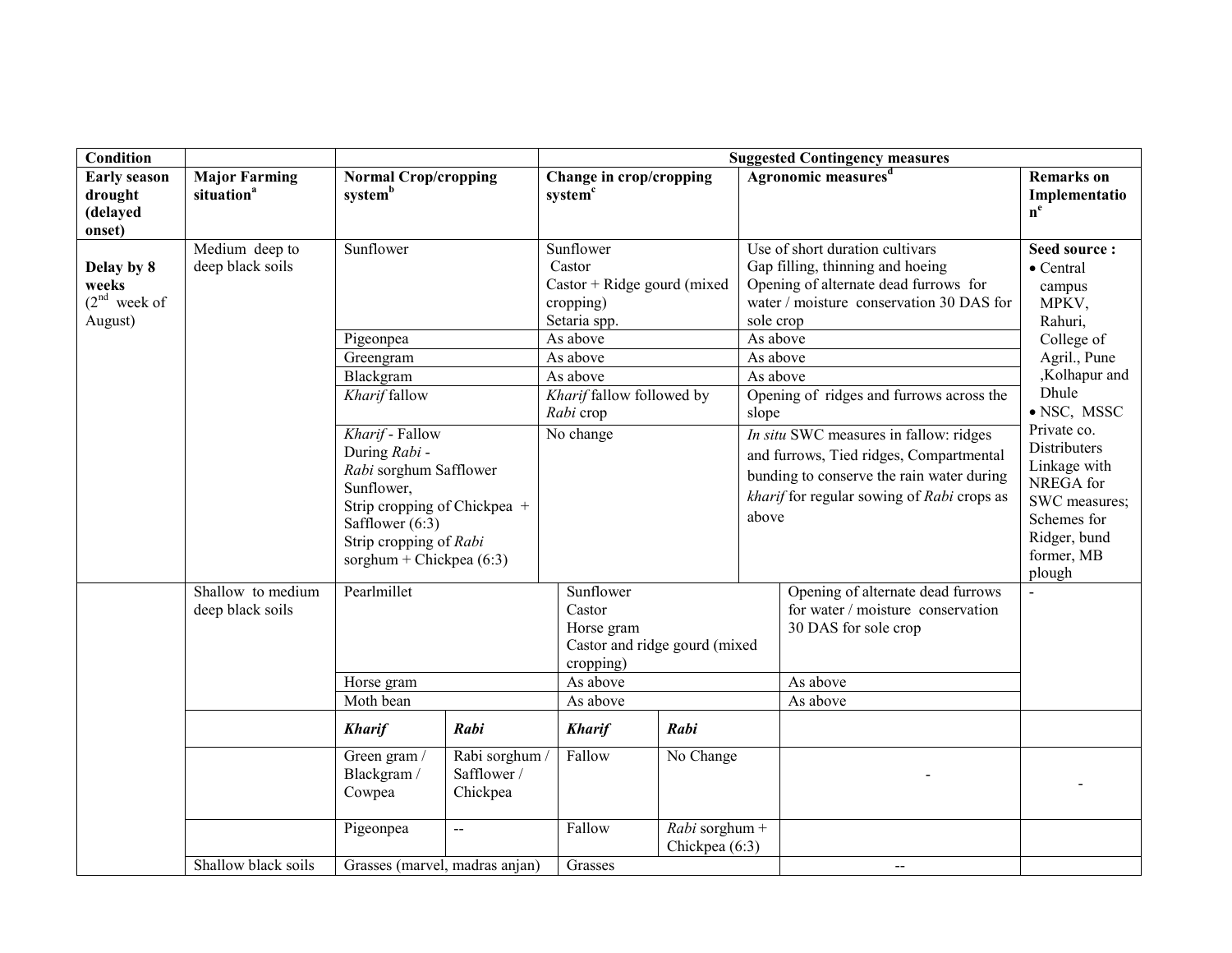|                                                                                |                                                | Spp., Glyricidia)                                                  | Forest tree plantation (Leucana                                                                                                                                                       |  |                                                                                             |                                                                                                                                        |                                                  |
|--------------------------------------------------------------------------------|------------------------------------------------|--------------------------------------------------------------------|---------------------------------------------------------------------------------------------------------------------------------------------------------------------------------------|--|---------------------------------------------------------------------------------------------|----------------------------------------------------------------------------------------------------------------------------------------|--------------------------------------------------|
| <b>Condition</b>                                                               |                                                |                                                                    |                                                                                                                                                                                       |  |                                                                                             | <b>Suggested Contingency measures</b>                                                                                                  |                                                  |
| Early season drought<br>(Normal onset)                                         | <b>Major Farming</b><br>situation <sup>a</sup> |                                                                    | <b>Normal Crop/cropping</b><br>system <sup>b</sup>                                                                                                                                    |  | Crop management <sup>c</sup>                                                                | Soil nutrient & moisture<br>conservation measues <sup>d</sup>                                                                          | <b>Remarks</b> on<br>Implementation <sup>e</sup> |
| Normal onset<br>followed by 15-20<br>days dry spell after<br>sowing leading to | Medium deep to deep<br>black soils             |                                                                    | Sunflower                                                                                                                                                                             |  | Resowing in case of poor<br>germination<br>Thinning and weeding<br>Hoeing Water spray       |                                                                                                                                        | Use slit and<br>entire blade hoe                 |
| poor germination /                                                             |                                                |                                                                    | Pigeonpea                                                                                                                                                                             |  | As above                                                                                    | As above                                                                                                                               |                                                  |
| crop stand etc.                                                                |                                                |                                                                    | Green gram                                                                                                                                                                            |  | As above                                                                                    | As above                                                                                                                               |                                                  |
|                                                                                |                                                |                                                                    | Black gram                                                                                                                                                                            |  | As above                                                                                    | As above                                                                                                                               |                                                  |
|                                                                                |                                                |                                                                    | Kharif - Fallow<br>During Rabi -<br>Rabi sorghum Safflower<br>Sunflower,<br>Strip cropping of Chickpea<br>$+$ Safflower (6:3)<br>Strip cropping of Rabi<br>sorghum + Chickpea $(6:3)$ |  | No change                                                                                   | Ridge and Furrows,<br>Compartmental bunding, Tied<br>ridges to conserve rainwater<br>during kharif for regular<br>sowing of rabi crops |                                                  |
|                                                                                |                                                | Pearlmillet<br>Shallow to medium<br>deep black soils<br>Horse gram |                                                                                                                                                                                       |  | Sunflower<br>Castor<br>Horse gram<br>Castor and ridge gourd<br>(mixed cropping)<br>As above | Opening of alternate dead<br>furrows for water / moisture<br>conservation 30 DAS for sole<br>crop<br>As above                          |                                                  |
|                                                                                |                                                |                                                                    | Moth bean                                                                                                                                                                             |  | As above                                                                                    | As above                                                                                                                               |                                                  |
|                                                                                | Shallow black soils                            |                                                                    | Grasses (marvel, madras<br>anjan)<br>Forest tree plantation<br>(Leucana Spp., Glyricidia)                                                                                             |  | Replanting in case of poor<br>germination                                                   |                                                                                                                                        |                                                  |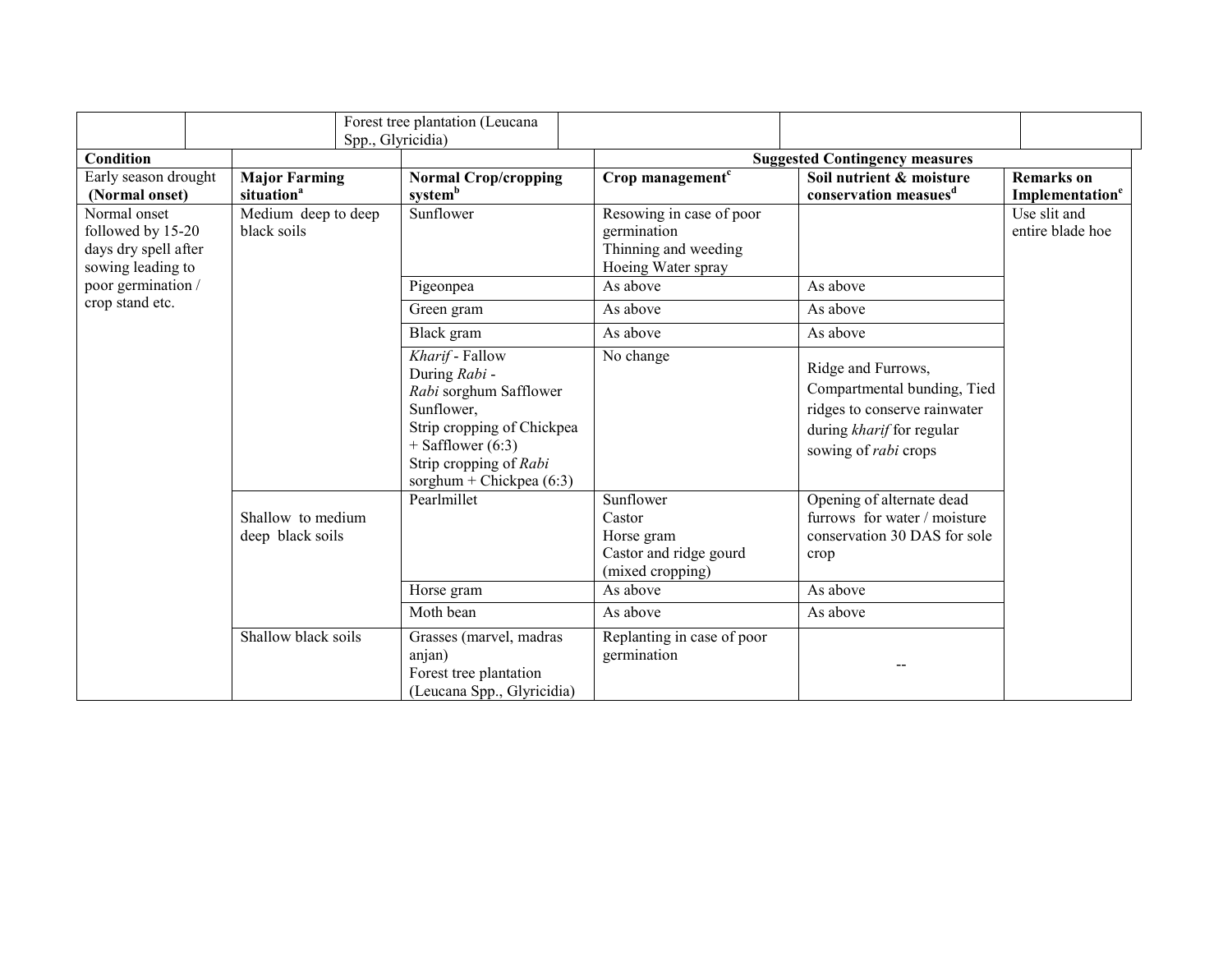| <b>Condition</b>                                                                                       |                                                |                                                                                                                                                                                       | <b>Suggested Contingency measures</b>                                                                                                                                                    |                                                                                                                                              |                                                  |  |  |  |
|--------------------------------------------------------------------------------------------------------|------------------------------------------------|---------------------------------------------------------------------------------------------------------------------------------------------------------------------------------------|------------------------------------------------------------------------------------------------------------------------------------------------------------------------------------------|----------------------------------------------------------------------------------------------------------------------------------------------|--------------------------------------------------|--|--|--|
| Mid season<br>drought (long<br>dry spell,<br>consecutive 2<br>weeks rainless<br>$(>2.5$ mm)<br>period) | <b>Major Farming</b><br>situation <sup>a</sup> | <b>Normal Crop/cropping</b><br>systemb                                                                                                                                                | Crop management <sup>c</sup>                                                                                                                                                             | Soil nutrient &<br>moisture conservation<br>measues <sup>d</sup>                                                                             | <b>Remarks</b> on<br>Implementation <sup>e</sup> |  |  |  |
| At vegetative<br>stage                                                                                 | Medium deep to<br>deep black soils             | Sunflower                                                                                                                                                                             | Water spray<br>Hoeing<br>Protective irrigation (sprinkler irrigation)<br>Spraying of 2% urea after receipt of<br>rainfall<br>Spraying of 8% kaolin<br>Defoliation of lower mature leaves | Application of<br>remaining 50 % N dose<br>after receipt of rainfall.                                                                        | Use of farm ponds for<br>life saving irrigation  |  |  |  |
|                                                                                                        |                                                | Pigeonpea                                                                                                                                                                             | As above                                                                                                                                                                                 | As above                                                                                                                                     |                                                  |  |  |  |
|                                                                                                        |                                                | Green gram<br>Black gram                                                                                                                                                              | As above<br>As above                                                                                                                                                                     | As above<br>As above                                                                                                                         |                                                  |  |  |  |
|                                                                                                        |                                                | Kharif - Fallow<br>During Rabi -<br>Rabi sorghum Safflower<br>Sunflower,<br>Strip cropping of Chickpea<br>$+$ Safflower (6:3)<br>Strip cropping of Rabi<br>sorghum + Chickpea $(6:3)$ | No change                                                                                                                                                                                | Ridge and Furrows,<br>Compartmental<br>bunding, Tied ridges to<br>conserve rainwater<br>during kharif for<br>regular sowing of rabi<br>crops |                                                  |  |  |  |
|                                                                                                        | Shallow to                                     | Pearlmillet                                                                                                                                                                           | As above                                                                                                                                                                                 | As above                                                                                                                                     | As above                                         |  |  |  |
|                                                                                                        | medium deep<br>black soils                     | Horse gram                                                                                                                                                                            | As above                                                                                                                                                                                 | As above                                                                                                                                     |                                                  |  |  |  |
|                                                                                                        |                                                | Mothbean                                                                                                                                                                              | As above                                                                                                                                                                                 | As above                                                                                                                                     |                                                  |  |  |  |
|                                                                                                        |                                                | Greengram/Blackgram<br>/Cowpea - Rabi Sorghum<br>/Chickpea / Safflower                                                                                                                |                                                                                                                                                                                          | Opening of<br>conservation furrows at<br>an interval of 15-20 m                                                                              |                                                  |  |  |  |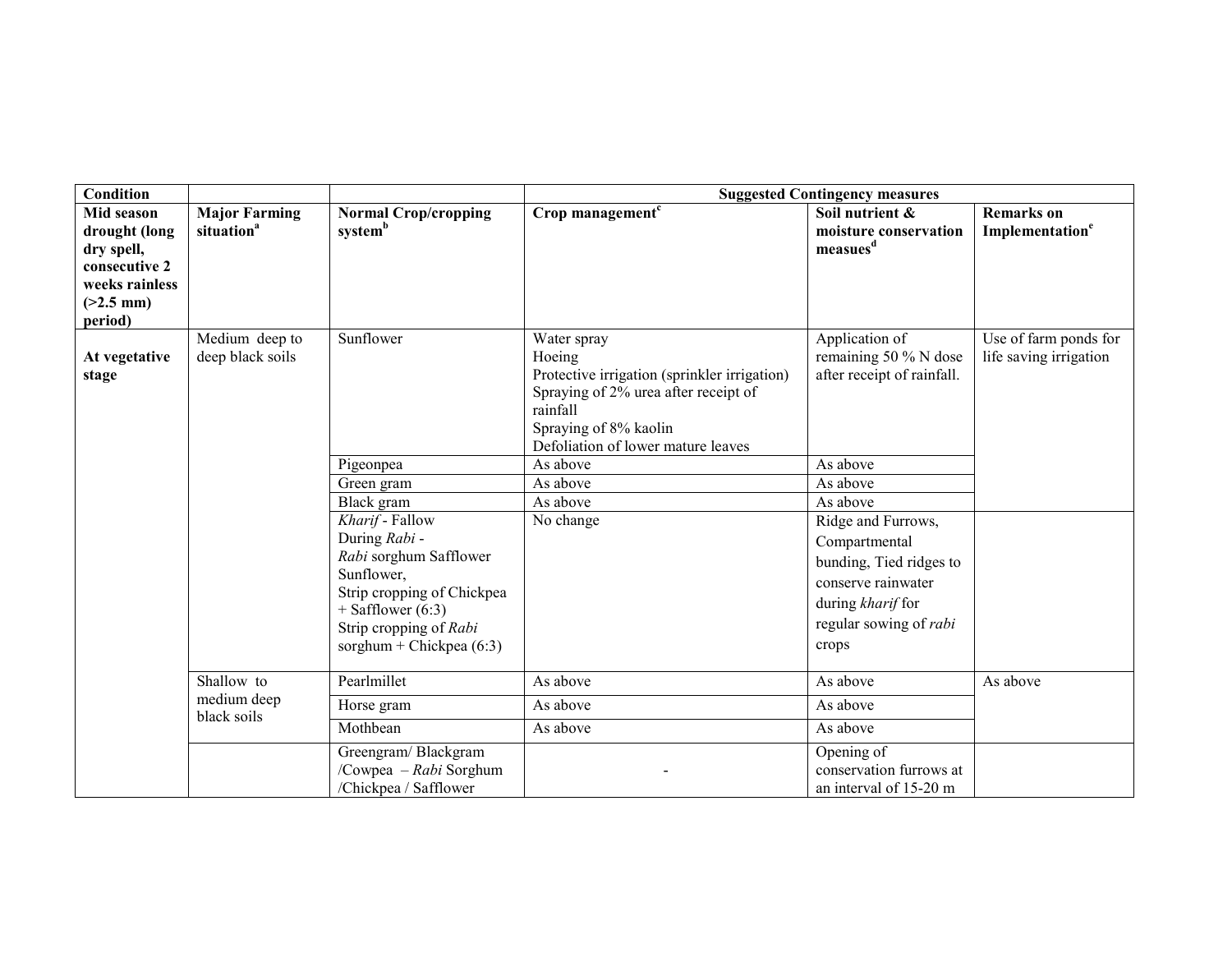| Shallow black soils | Grasses (marvel, madras    |                                     |                                     |       |
|---------------------|----------------------------|-------------------------------------|-------------------------------------|-------|
|                     | anjan                      |                                     |                                     |       |
|                     | Forest tree plantation     | $\hspace{0.1em}$ – $\hspace{0.1em}$ | $\hspace{0.1em}$ – $\hspace{0.1em}$ | $- -$ |
|                     | (Leucana Spp., Glyricidia) |                                     |                                     |       |
|                     |                            |                                     |                                     |       |
|                     |                            |                                     |                                     |       |

| Condition                                 |                                                |                                                                                                                                                                                     | <b>Suggested Contingency measures</b>                                                                         |                                                                                                                                                  |                                                    |  |
|-------------------------------------------|------------------------------------------------|-------------------------------------------------------------------------------------------------------------------------------------------------------------------------------------|---------------------------------------------------------------------------------------------------------------|--------------------------------------------------------------------------------------------------------------------------------------------------|----------------------------------------------------|--|
| Mid season<br>drought (long dry<br>spell) | <b>Major Farming</b><br>situation <sup>a</sup> | <b>Normal Crop/cropping</b><br>systemb                                                                                                                                              | Crop management <sup>c</sup>                                                                                  | Soil nutrient &<br>moisture conservation<br>measures <sup>d</sup>                                                                                | <b>Remarks</b> on<br>Implementation                |  |
| At flowering/<br>fruiting stage           | Medium deep to<br>deep black soils             | Sunflower                                                                                                                                                                           | Protective irrigation (sprinkler)<br>Defoliation of lower mature leaves<br>Water spray<br>Spraying of 2 % KCl |                                                                                                                                                  | Use of farm ponds<br>for life saving<br>irrigation |  |
|                                           |                                                | Pigeonpea                                                                                                                                                                           | As above                                                                                                      |                                                                                                                                                  |                                                    |  |
|                                           |                                                | Green gram                                                                                                                                                                          | As above                                                                                                      |                                                                                                                                                  |                                                    |  |
|                                           |                                                | Black gram                                                                                                                                                                          | As above                                                                                                      |                                                                                                                                                  |                                                    |  |
|                                           |                                                | Kharif - Fallow<br>During Rabi -<br>Rabi sorghum Safflower<br>Sunflower,<br>Strip cropping of Chickpea<br>$+$ Safflower (6:3)<br>Strip cropping of Rabi<br>sorghum + Chickpea (6:3) | No change                                                                                                     | Ridge and Furrows,<br>Compartmental bunding,<br>Tied ridges to conserve<br>rainwater during kharif<br>for regular sowing of <i>rabi</i><br>crops |                                                    |  |
|                                           |                                                | Pigeonpea                                                                                                                                                                           | As above                                                                                                      |                                                                                                                                                  |                                                    |  |
|                                           | Shallow to                                     | Green gram                                                                                                                                                                          | As above                                                                                                      |                                                                                                                                                  |                                                    |  |
|                                           | medium deep soils                              | Black gram                                                                                                                                                                          | As above                                                                                                      |                                                                                                                                                  |                                                    |  |
|                                           | Shallow black soils                            | Greengram/Blackgram<br>/Cowpea - Rabi Sorghum<br>/Chickpea / Safflower<br>Grasses (marvel, madras<br>anjan), Forest tree plantation                                                 |                                                                                                               | Opening of conservation<br>furrows at an interval of<br>$15-20$ m                                                                                |                                                    |  |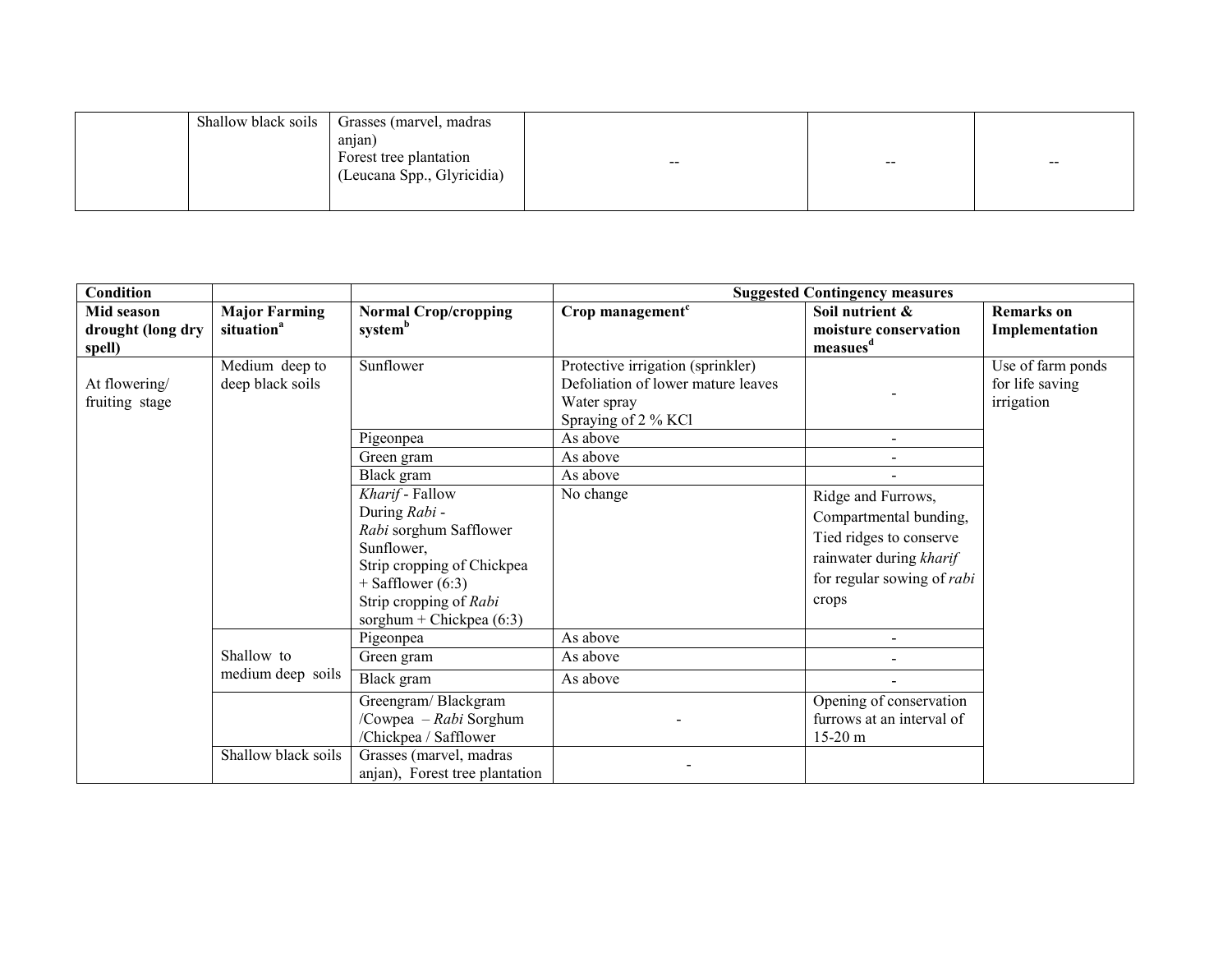| Condition                           |                                                |                                                                                                                                                                                     | <b>Suggested Contingency measures</b>                                                |                                                                                                                                           |                                                    |  |
|-------------------------------------|------------------------------------------------|-------------------------------------------------------------------------------------------------------------------------------------------------------------------------------------|--------------------------------------------------------------------------------------|-------------------------------------------------------------------------------------------------------------------------------------------|----------------------------------------------------|--|
| <b>Terminal</b><br>drought          | <b>Major Farming</b><br>situation <sup>a</sup> | Normal Crop/cropping system <sup>b</sup>                                                                                                                                            | Crop management <sup>c</sup>                                                         | Rabi Crop planning <sup>d</sup><br>(if Kharif crop fails)                                                                                 | <b>Remarks</b> on<br>Implementation <sup>e</sup>   |  |
| (Early<br>withdrawal<br>of monsoon) | Medium deep to<br>deep black soils             | Sunflower                                                                                                                                                                           | Protective irrigation<br>Spraying of 8% Kaolin<br>Defoliation of lower mature leaves | Sowing of sorghum,<br>chickpea, linseed,<br>safflower                                                                                     | Use of farm ponds<br>for life saving<br>irrigation |  |
|                                     |                                                | Pigeonpea                                                                                                                                                                           | As above                                                                             | As above                                                                                                                                  |                                                    |  |
|                                     |                                                | Green gram                                                                                                                                                                          | As above                                                                             | As above                                                                                                                                  |                                                    |  |
|                                     |                                                | Black gram                                                                                                                                                                          | As above                                                                             | As above                                                                                                                                  |                                                    |  |
|                                     |                                                | Kharif - Fallow<br>During Rabi -<br>Rabi sorghum Safflower<br>Sunflower,<br>Strip cropping of Chickpea +<br>Safflower $(6:3)$<br>Strip cropping of Rabi sorghum +<br>Chickpea (6:3) | No change                                                                            | Ridge and Furrows,<br>Compartmental bunding,<br>Tied ridges to conserve<br>rainwater during kharif for<br>regular sowing of rabi<br>crops |                                                    |  |
|                                     | Shallow to                                     | Pigeonpea                                                                                                                                                                           | As above                                                                             | As above                                                                                                                                  | As above                                           |  |
|                                     | medium deep                                    | Green gram                                                                                                                                                                          | As above                                                                             | As above                                                                                                                                  |                                                    |  |
|                                     | black soils                                    | Black gram                                                                                                                                                                          | As above                                                                             | As above                                                                                                                                  |                                                    |  |
|                                     |                                                | Greengram - Rabi Sorghum<br>/Chickpea / Safflower                                                                                                                                   | Harvest greengram                                                                    |                                                                                                                                           |                                                    |  |
|                                     | Shallow black<br>soils                         | Grasses (marvel, madras anjan)<br>Forest tree plantation (Leucana<br>Spp., Glyricidia)                                                                                              |                                                                                      |                                                                                                                                           |                                                    |  |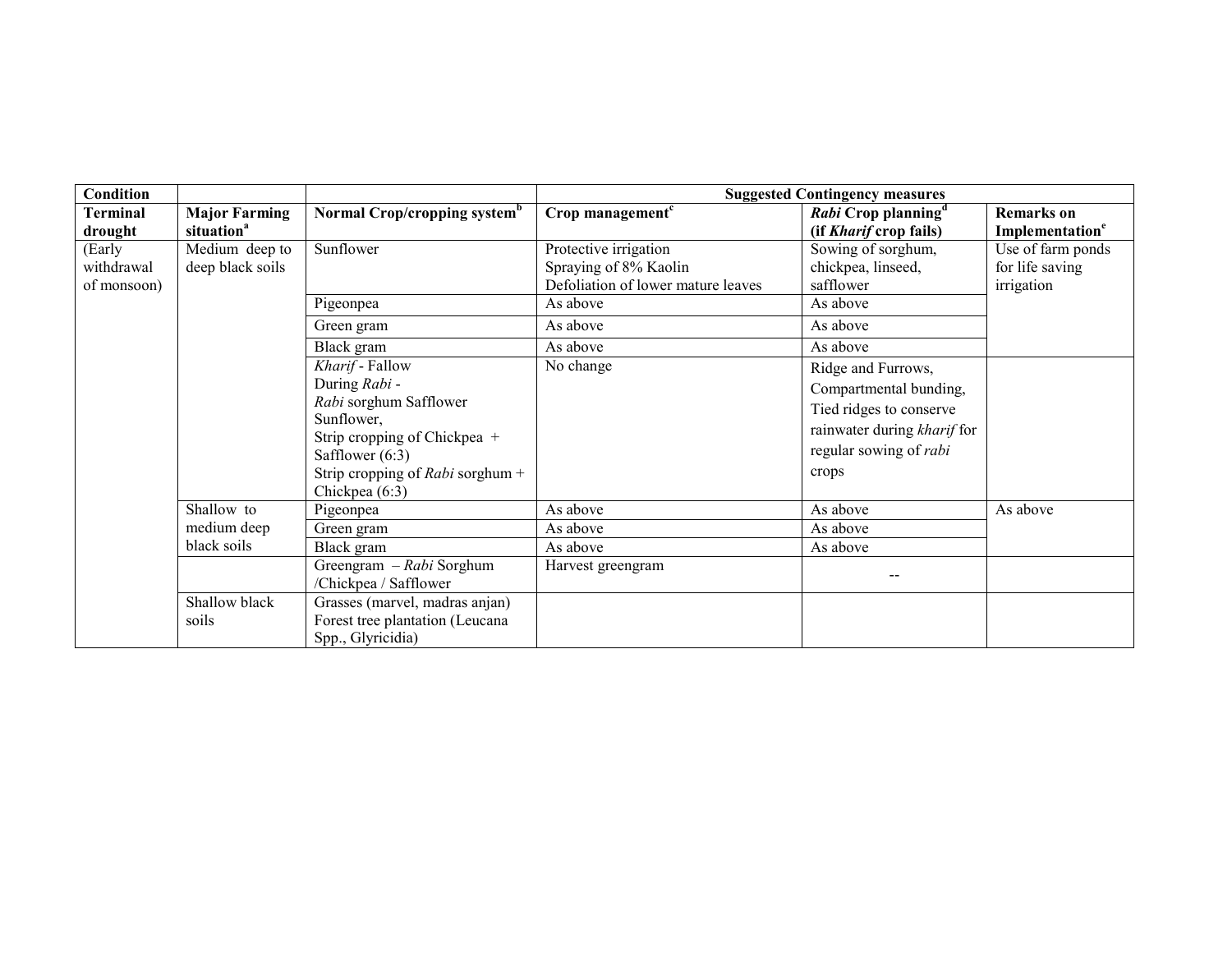## 2.1.2 Irrigated situation

| <b>Condition</b> |                       |                              | <b>Suggested Contingency measures</b> |                                 |                             |  |
|------------------|-----------------------|------------------------------|---------------------------------------|---------------------------------|-----------------------------|--|
|                  | <b>Major Farming</b>  | Normal Crop/                 | Change in crop/cropping system $^h$   | Agronomic measures <sup>i</sup> | <b>Remarks</b> on           |  |
|                  | situation             | cropping system <sup>g</sup> |                                       |                                 | Implementation <sup>J</sup> |  |
| Delayed          | Medium black soils    | Kharif Pearlmillet           | Pearlmillet followed by onion         | Use of drip/sprinkler/micro     | Seed source:                |  |
| release of       | with canal irrigation | Preseasonal sugarcane        | Green manuring followed by            | irrigation/raingun              |                             |  |
| water in canals  |                       | Maize for fodder and grain   | preseasonal sugar cane,               | Use of paired row plantation    | Central campus              |  |
| due to low       |                       | purpose                      | Sugarcane + onion                     | in sugarcane                    | MPKV, Rahuri,               |  |
| rainfall         |                       | Soybean                      | Sugarcane + cucumber                  | Foliar application of 2%        | College of                  |  |
|                  |                       | Pigeonpea                    | Sugarcane + cabbage                   | <b>DAP</b>                      | Agriculture, Pune           |  |
|                  |                       |                              | Leafy vegetables followed by          | Alternate furrow irrigation     | ,Kolhapur and               |  |
|                  |                       | Onion                        | preseasonal sugarcane                 |                                 | Dhule<br>NSC, MSSC          |  |
|                  | Light soils canal     | Kharif Pearlmillet           | Groundnut                             | Use of BBF method for           | Private co.                 |  |
|                  | irrigation,           |                              | Pomegranate,                          | groundnut.                      | Distributers                |  |
|                  |                       |                              | Ber,                                  | Use of polyethylene mulch       |                             |  |
|                  |                       |                              | Custard apple,                        | for groundnut                   |                             |  |
|                  |                       |                              | Drumstick,                            | Use of sprinkler/drip/ micro    |                             |  |
|                  |                       |                              | Aonla                                 | irrigation                      |                             |  |
| Limited          | Medium black soils    | Kharif pearlmillet           | Pearlmillet followed by onion         | Use of Drip                     |                             |  |
| release of       | with canal irrigation | Preseasonal sugarcane        | Green manuring followed by            | Alternate furrow irrigation     |                             |  |
| water in canals  |                       | Maize for fodder and grain   | preseasonal sugar cane,               | Use of trash mulch in           |                             |  |
| due to low       |                       | purpose                      | Sugarcane $+$ onion                   | sugarcane                       |                             |  |
| rainfall         |                       | Soybean                      | Sugarcane + cucumber                  | Trash management in             |                             |  |
|                  |                       | Pigeonpea                    | Sugarcane + cabbage                   | ratoon sugarcane                |                             |  |
|                  |                       |                              | Leafy vegetables followed by          | Use of organic material         |                             |  |
|                  |                       | Onion                        | preseasonal sugarcane                 | like FYM, vermicompost          |                             |  |
|                  |                       |                              | Banana                                |                                 |                             |  |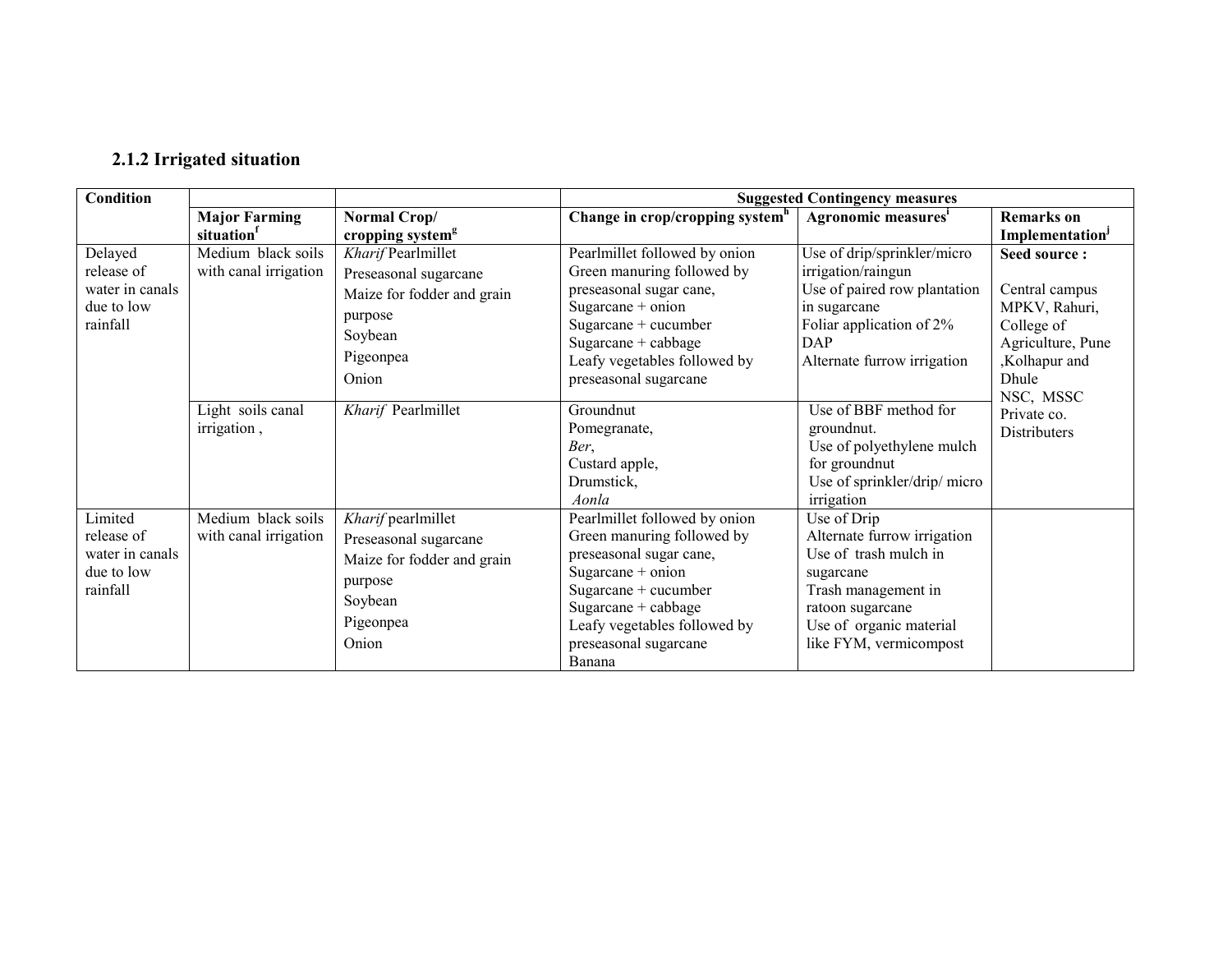| Condition         |                       |                             | <b>Suggested Contingency measures</b> |                                 |                             |  |
|-------------------|-----------------------|-----------------------------|---------------------------------------|---------------------------------|-----------------------------|--|
|                   | <b>Major Farming</b>  | <b>Normal Crop/cropping</b> | Change in crop/                       | Agronomic measures <sup>i</sup> | <b>Remarks</b> on           |  |
|                   | situation             | system <sup>g</sup>         | cropping system <sup>h</sup>          |                                 | Implementation <sup>J</sup> |  |
| Non release of    | Medium black soils    | Kharif Pearlmillet          | Kharif pearlmillet                    | Trash management in             |                             |  |
| water in canals   | with canal irrigation | Preseasonal sugarcane       | Pigeonpea                             | sugarcane                       |                             |  |
| under delayed     |                       | Maize for fodder and grain  | Sunflower                             | Thinning in cereal crops        |                             |  |
| onset of monsoon  |                       | purpose                     | Maize                                 | Weeding / hoeing                |                             |  |
| in catchment      |                       | Soybean                     |                                       | Water spray                     |                             |  |
|                   |                       | Pigeonpea                   |                                       | Defoliation of lower matured    |                             |  |
|                   |                       | Onion                       |                                       | leaves                          |                             |  |
|                   |                       |                             |                                       | Harvesting of sugarcane for     |                             |  |
|                   |                       |                             |                                       | fodder                          |                             |  |
|                   | Light soils with      | Kharif Pearlmillet          | Mothbean                              | Spraying of 2% DAP              |                             |  |
|                   | canal irrigation      | <b>Ber</b>                  | Horsegram                             | Use of drought tolerant         |                             |  |
|                   |                       | Pomegranate                 | Setaria spp.                          | cultivar                        |                             |  |
|                   |                       | Custard apple               |                                       | Use of wind breaks, shelter     |                             |  |
|                   |                       |                             |                                       | <b>belts</b>                    |                             |  |
|                   |                       |                             |                                       | Mulching in fruit crops         |                             |  |
|                   |                       |                             |                                       | Reduction of fruit load in      |                             |  |
|                   |                       |                             |                                       | plantation crops                |                             |  |
| Lack of inflows   | Scarcity low rainfall | Kharif Pearlmillet          | Kharif pearlmillet                    | Use of micro irrigation         |                             |  |
| into tanks due to | medium black soils    | Preseasonal sugarcane       | Pigeonpea                             | system                          |                             |  |
| insufficient      | with canal irrigation | Maize                       | Sunflower                             | Water spray                     |                             |  |
| /delayed onset of |                       | Soybean                     | Maize                                 | Use of drought tolerant         |                             |  |
| monsoon           |                       | Pigeonpea                   |                                       | cultivars                       |                             |  |
|                   |                       | Onion                       |                                       |                                 |                             |  |
| Insufficient      | Kharif                | Kharif Pearlmillet          | Sowing of short duration              | Timely sowing,                  |                             |  |
| groundwater       |                       | Preseasonal sugarcane       | fodder crops, leafy vegetables        | Use of improved short           |                             |  |
| recharge due to   |                       | Maize                       |                                       | duration cultivars              |                             |  |
| low rainfall      |                       | Soybean                     |                                       | Minimization of plant           |                             |  |
|                   |                       |                             |                                       |                                 |                             |  |
|                   |                       |                             |                                       |                                 |                             |  |
|                   |                       | Pigeonpea<br>Onion          |                                       | population<br>Interculturing    |                             |  |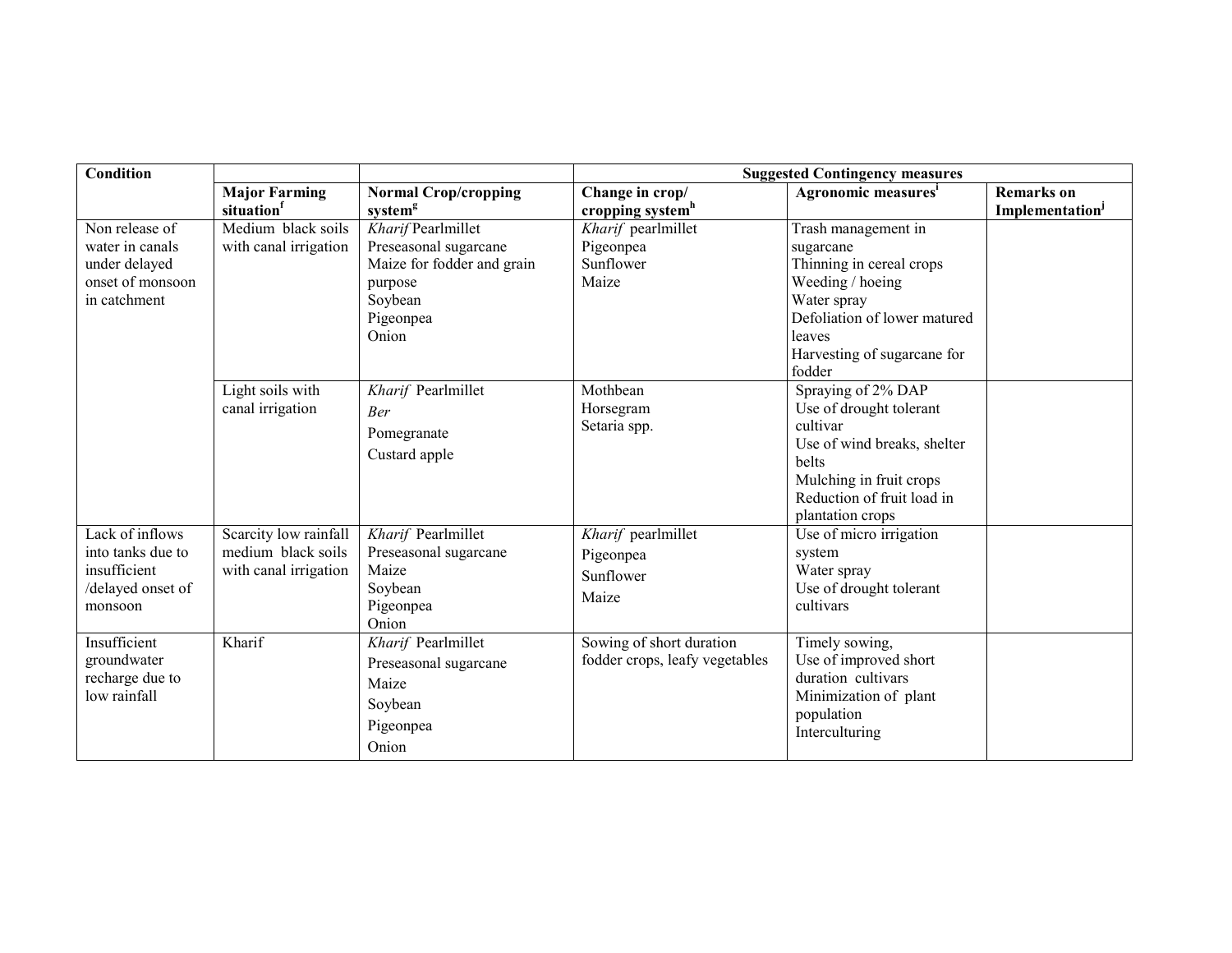| <b>Condition</b>                                                     |                                                                         |                                                                                                     | <b>Suggested contingency measure</b>                                                                 |                                                                                 |
|----------------------------------------------------------------------|-------------------------------------------------------------------------|-----------------------------------------------------------------------------------------------------|------------------------------------------------------------------------------------------------------|---------------------------------------------------------------------------------|
| Continuous high rainfall in a short<br>span leading to water logging | Vegetative stage <sup>k</sup>                                           | Flowering stage <sup>1</sup>                                                                        | Crop maturity stage $m$                                                                              | Post harvest <sup>n</sup>                                                       |
| Pigeonpea                                                            | Drain out excess water                                                  | Drain out excess water                                                                              | Drain out excess water<br>Harvesting at<br>physiological maturity                                    | Shifting of economic produce<br>to safer place for drying                       |
| Pearlmillet                                                          | As above                                                                | If flowers washed out,<br>immediately harvest the crop                                              | As above                                                                                             | As above                                                                        |
| Sunflower                                                            | As above                                                                | As above                                                                                            | As above                                                                                             | As above                                                                        |
| Maize                                                                | As above                                                                | Drain out excess water                                                                              | Drain out excess water                                                                               | As above                                                                        |
| Inter Cropping System                                                | As above                                                                | As above                                                                                            | As above                                                                                             | As above                                                                        |
| Horticulture                                                         |                                                                         |                                                                                                     |                                                                                                      |                                                                                 |
| Grape                                                                | Drain out excess water<br>by opening the trenches                       | Provide drainage trench (1.5)<br>cu. ft) across the slope and<br>application of 10 ppm NAA<br>spray | Provide drainage<br>trench $(1.5 \text{ cu. ft})$<br>across the slope                                | Treatment of 0.1 $%$<br>carbendizime to the bunches to<br>protect from diseases |
| Banana                                                               | $-do-$                                                                  | Providing drainage trench (1.5)<br>cu. ft) across the slope                                         | $-do-$                                                                                               |                                                                                 |
| Pomegranate                                                          | Drain out excess water<br>by opening the trenches                       |                                                                                                     |                                                                                                      |                                                                                 |
| Vegetable crops                                                      |                                                                         |                                                                                                     |                                                                                                      |                                                                                 |
| Onion                                                                | Providing drainage<br>trench $(1.5 \text{ cu. ft})$ across<br>the slope | Providing drainage trench (1.5)<br>cu. ft) across the slope                                         | 2000 ppm of MH spray<br>before the<br>days<br>15<br>harvest<br>to<br>control<br>sprouting in storage | Store<br>in<br>well<br>ventilated<br>structure                                  |
| Tomato                                                               | $-do-$                                                                  | Application of 10 ppm NAA<br>spray                                                                  |                                                                                                      |                                                                                 |
| Green Chillies                                                       | $-do-$                                                                  | Application of 10 ppm NAA<br>spray                                                                  |                                                                                                      |                                                                                 |
| <b>Brinjal</b>                                                       | -do-                                                                    | Application of 10 ppm NAA<br>spray                                                                  |                                                                                                      |                                                                                 |

## 2.2 Unusual rains (untimely, unseasonal etc) (for both rainfed and irrigated situations)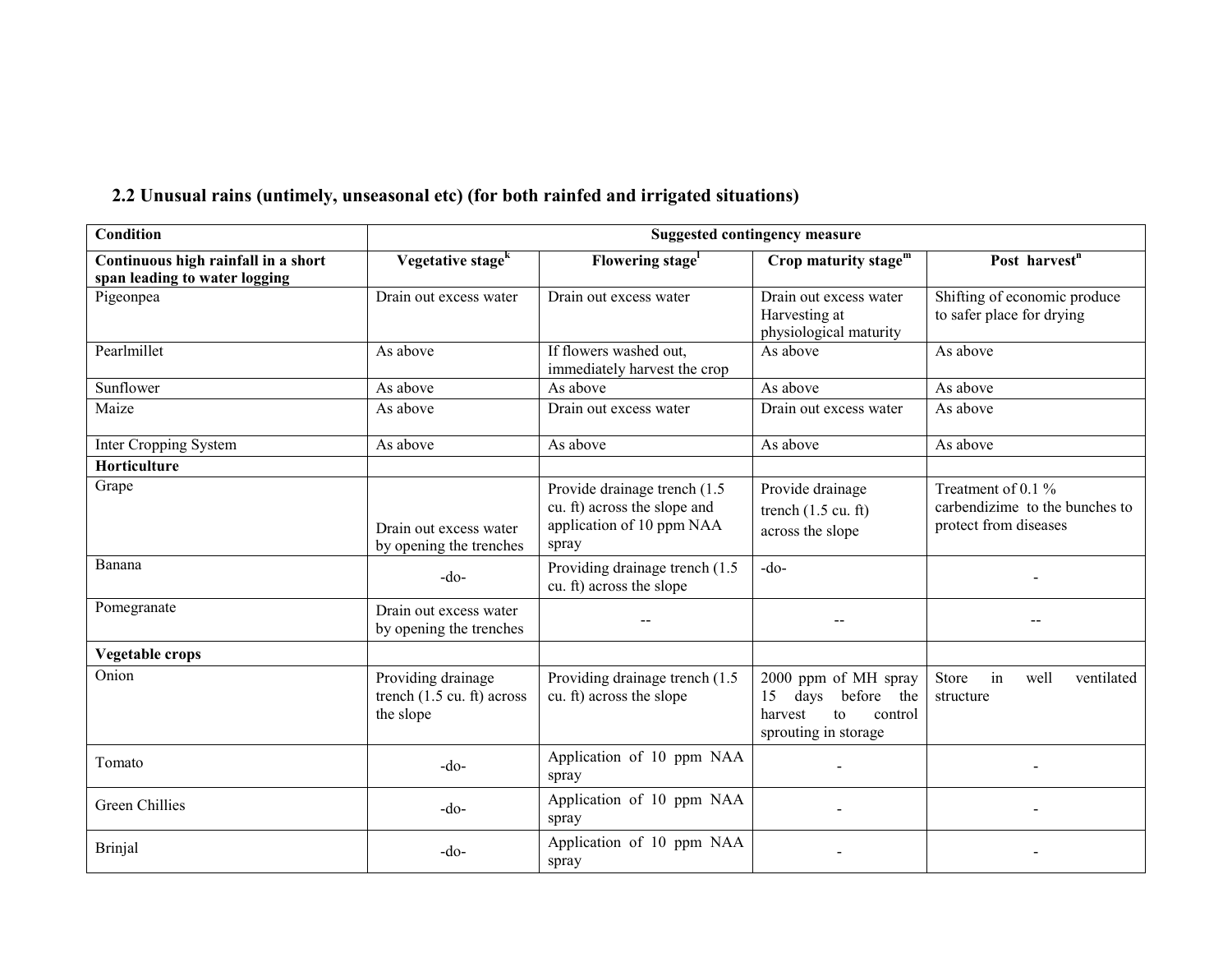| Okra                                                                 |                                                                                                                                                                                      | -do-                                                                      | Application of 10 ppm NAA<br>spray                                                                                                             |                                                                                                            |  |                                                |                                                           |
|----------------------------------------------------------------------|--------------------------------------------------------------------------------------------------------------------------------------------------------------------------------------|---------------------------------------------------------------------------|------------------------------------------------------------------------------------------------------------------------------------------------|------------------------------------------------------------------------------------------------------------|--|------------------------------------------------|-----------------------------------------------------------|
|                                                                      |                                                                                                                                                                                      |                                                                           |                                                                                                                                                |                                                                                                            |  |                                                |                                                           |
| <b>Flowers</b>                                                       |                                                                                                                                                                                      |                                                                           |                                                                                                                                                |                                                                                                            |  |                                                |                                                           |
| Marigold                                                             |                                                                                                                                                                                      | Providing drainage                                                        | Providing drainage                                                                                                                             |                                                                                                            |  |                                                |                                                           |
|                                                                      |                                                                                                                                                                                      | trench $(1.5 \text{ cu. ft})$                                             | trench $(1.5 \text{ cu. ft})$                                                                                                                  |                                                                                                            |  |                                                |                                                           |
|                                                                      |                                                                                                                                                                                      | across the slope                                                          | across the slope                                                                                                                               |                                                                                                            |  |                                                |                                                           |
| Chrysanthemum                                                        |                                                                                                                                                                                      | $-do-$                                                                    | $-do-$                                                                                                                                         |                                                                                                            |  |                                                |                                                           |
| Jasmine                                                              |                                                                                                                                                                                      | -do-                                                                      | $-do-$                                                                                                                                         |                                                                                                            |  |                                                |                                                           |
| Heavy rainfall with high speed winds in<br>a short span <sup>2</sup> |                                                                                                                                                                                      |                                                                           |                                                                                                                                                |                                                                                                            |  |                                                |                                                           |
| Pigeonpea                                                            |                                                                                                                                                                                      | Drain out excess water                                                    | Drain out excess water                                                                                                                         | Drain out excess water                                                                                     |  |                                                | Shifting of economic produce<br>to safer place for drying |
| Horticulture                                                         |                                                                                                                                                                                      |                                                                           |                                                                                                                                                |                                                                                                            |  |                                                |                                                           |
| Grape                                                                |                                                                                                                                                                                      |                                                                           | Drain out excess water                                                                                                                         | Go for resin making                                                                                        |  | Shifting of economic produce<br>to safer place |                                                           |
| Pomegranate                                                          |                                                                                                                                                                                      | As above                                                                  | As above                                                                                                                                       | Damaged fruits should<br>be used for preparation<br>of anardana                                            |  | As above                                       |                                                           |
| Banana                                                               |                                                                                                                                                                                      | As above                                                                  | As above                                                                                                                                       | In case of damage of<br>stem / bunch, the<br>immature fruits should<br>be used for preparation<br>of chips |  | As above                                       |                                                           |
| Outbreak of pests and<br>diseases due to<br>unseasonal rains         |                                                                                                                                                                                      | Vegetative stage <sup>k</sup>                                             |                                                                                                                                                | Flowering stage <sup>1</sup>                                                                               |  | Crop maturity<br>stage $m$                     | Post harvest <sup>n</sup>                                 |
| Pigeonpea                                                            | Leaf roller-<br>- Collection and destruction of affected<br>leaves<br>Wilt<br>- Drain out excess water<br>- Drenching with copper oxychloride 50<br>$WP(0.4\%)$<br>- Uproot and burn |                                                                           | - Spraying of 5 % NSKE<br>- Use of pheromone traps<br>- HNPV 1 ml / lit. spray<br>- Drain out excess water<br>$WP(0.4\%)$<br>- Uproot and burn | Pod borer-<br>- Spraying of chlorpyriphos 2 ml / lit.<br>- Drenching with copper oxychloride 50            |  |                                                |                                                           |
| Pearlmillet                                                          |                                                                                                                                                                                      | a) Insect pest - Grass hopper<br>- Dusting of methyl parathion 2% 20 kg / | <b>Blister beetle</b><br>- Dusting of methyl parathion 2% 20 kg/ha                                                                             |                                                                                                            |  |                                                |                                                           |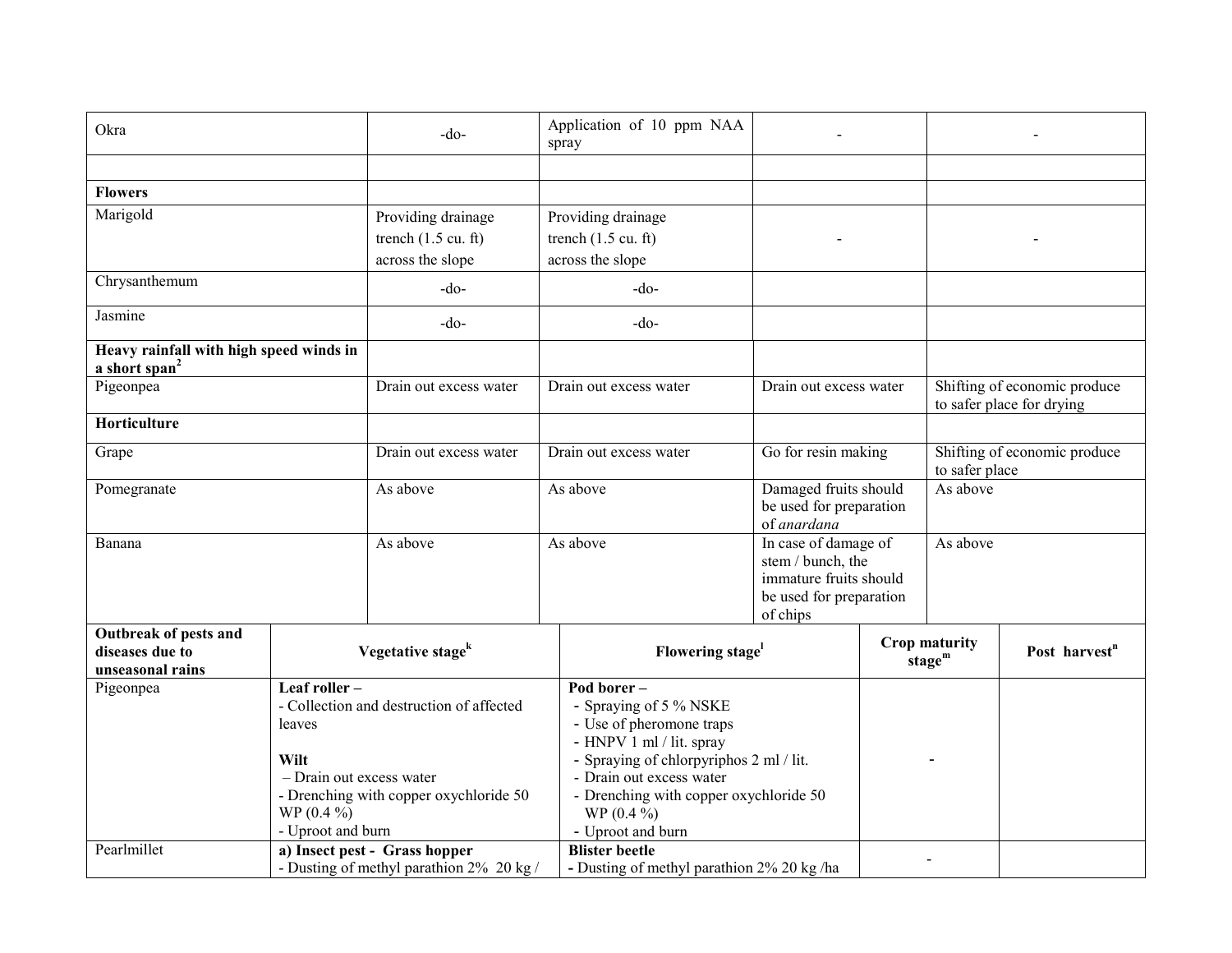|                                                              | ha                                                                                                                                                                                                                                               | $Rust -$<br>- Spraying of mancozeb 75 WP 0.25 %                                                                                                                                                                                    |                                                                                                                                          |                           |
|--------------------------------------------------------------|--------------------------------------------------------------------------------------------------------------------------------------------------------------------------------------------------------------------------------------------------|------------------------------------------------------------------------------------------------------------------------------------------------------------------------------------------------------------------------------------|------------------------------------------------------------------------------------------------------------------------------------------|---------------------------|
| Sunflower                                                    | i) Thrips<br>- Imidachloprid 17 SL 0.5 ml / lit.<br>ii) Hairy catterpillar -<br>- Collection and destruction of egg masses,<br>early instar larvae and affected plant parts<br>- Spraying of 50 % carbaryl 2g/lit.                               | <b>Heliothis-</b><br>-Endosulphon 35 EC 2 ml/ lit.<br>Alternaria / Cercospora Leaf blight -<br>- Spraying of mancozeb 75 WP 0.25%                                                                                                  |                                                                                                                                          |                           |
| Rabi sorghum                                                 | i) Shoot fly<br>- Installation of 5 fish meal traps per ha<br>- Spraying of Endosulfan 35 EC 2 ml/lit.<br>ii) Stem borer - Spraying of Endosulfan 35<br>$EC$ 2 ml / lit.<br>iii) Aphids/ Jassids - Spraying of<br>Dimethoate 30 EC 1.5 ml / lit. | i) Web worm<br>- Spraying of Endosulfan 35 EC 2 ml / lit.<br>i) Leaf spot-<br>- Spraying of mancozeb 75 WP 0.25 %                                                                                                                  |                                                                                                                                          |                           |
| Outbreak of pests and<br>diseases<br>due to unseasonal rains | Vegetative stage <sup>k</sup>                                                                                                                                                                                                                    | Flowering stage                                                                                                                                                                                                                    | Crop maturity<br>stage $m$                                                                                                               | Post harvest <sup>n</sup> |
| Chickpea                                                     | Wilt / root rot-<br>- Seed treatment with carbendazim +<br>thiram $(2$ g each / kg) or Phule<br>Trichoderma 5 g/kg                                                                                                                               | <b>Heliothis</b><br>- Use of 5 pheromone traps per ha<br>- Spraying of Quinalphos / Chlorpyriphos 2<br>ml/lit.<br>Wilt / root rot-<br>- Seed treatment with carbendazium + thiram<br>$(2 g each / kg)$ or Phule Trichoderma 5 g/kg | a) Insect pest -<br><b>Heliothis</b><br>- Use 5 pheromone<br>traps per ha<br>- Spraying of<br>Quinolphos /<br>Chlorpyriphos 2<br>ml/lit. |                           |
| Safflower                                                    | i) Aphids - Spraying of 5% NSE followed<br>by Thiamethaxam 25 WG 0.5g/lit.<br>Wilt / root rot-<br>- Seed treatment with carbendazim +<br>thiram $(2 \text{ g each } k)$ or Phule<br>Trichoderma 5 g/kg                                           | <b>Heliothis</b><br>- Spraying of Endosulfan / Quinalphos 2<br>ml/lit.<br>Alternaria blight-<br>- Spraying of carbendazim $(12\%)$ +<br>mancozeb (63%) (0.25%)                                                                     |                                                                                                                                          |                           |
| Sugarcane                                                    | i) Stem borer -<br>- Soil application of 10G Phorate 20 kg/ha<br>- Removal of dead heads<br>ii) Top shoot borer<br>- Removal of dead heads<br>- 20 EC Chloropyriphos $@$ 5 lit. in 1000<br>lit. water through channel                            | i) Top shoot borer<br>- Removal of dead heads<br>- 20 EC Chloropyriphos 5 lit. in 1000 lit.<br>water through channel<br>ii) Wolly aphid -<br>- Spraying of dimethoate or methyl demeton<br>$1.5$ ml/lit.                           |                                                                                                                                          |                           |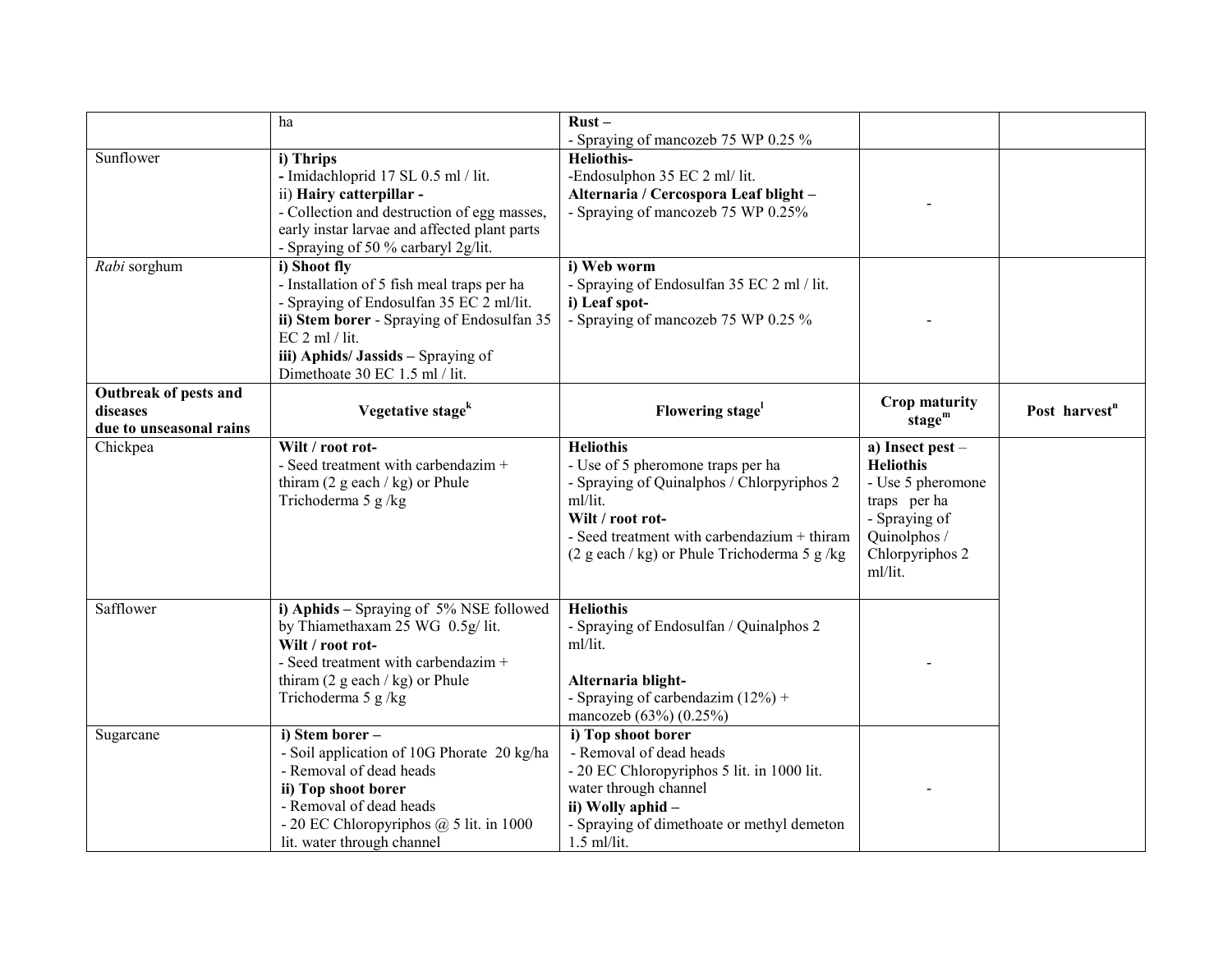| Outbreak of pests and<br>diseases | Vegetative stage <sup>k</sup>                                                                                                                                                                                                                                                                                                                                                                                                                                                   | Flowering stage <sup>1</sup>                                                                                                                                                                                                                                                                                                                                                                                                                  | Crop maturity<br>stage $m$                                                                                                                                                                                                  | Post harvest <sup>n</sup> |
|-----------------------------------|---------------------------------------------------------------------------------------------------------------------------------------------------------------------------------------------------------------------------------------------------------------------------------------------------------------------------------------------------------------------------------------------------------------------------------------------------------------------------------|-----------------------------------------------------------------------------------------------------------------------------------------------------------------------------------------------------------------------------------------------------------------------------------------------------------------------------------------------------------------------------------------------------------------------------------------------|-----------------------------------------------------------------------------------------------------------------------------------------------------------------------------------------------------------------------------|---------------------------|
| due to unseasonal rains           |                                                                                                                                                                                                                                                                                                                                                                                                                                                                                 |                                                                                                                                                                                                                                                                                                                                                                                                                                               |                                                                                                                                                                                                                             |                           |
| Horticulture                      |                                                                                                                                                                                                                                                                                                                                                                                                                                                                                 |                                                                                                                                                                                                                                                                                                                                                                                                                                               |                                                                                                                                                                                                                             |                           |
| Grape                             | Mealy bug $-$<br>i)<br>Use of sticky traps on trunks and<br>girdles<br>Spraying of methyl dematon /<br>$\overline{a}$<br>malathion 15-20 ml / 10 lit.<br>a) Disease $-$<br><b>Anthracnose</b> – Spraying of<br>i)<br>carbendazim 50 WP $0.1\%$<br>ii) Powdery mildew - Spraying of<br>wettable sulfur 80 WP 0.2 % or<br>penconazole 0.05 %<br>iii) Downy mildew - Spraying of<br>Bordeaux mixture 0.4 to 1.0 $\%$ or<br>metalaxyl mancozeb 0.2 % or<br>cymoxanil mancozeb 0.2 % | Mealy bug $-$<br>- Use of sticky traps on trunks and girdles<br>- Spraying of methyl dematon / malathion 15-20<br>ml / 10 lit.<br>i) Powdery mildew -<br>Spraying of wettable sulfur 80 WP 0.2 % or<br>penconazole 0.05%<br>ii) Downy mildew -<br>Spraying of Bordeaux mixture 0.4 to 1.0 % or<br>metalaxyl mancozeb 0.2 % or cymoxanil<br>mancozeb 0.2 %                                                                                     | Mealy bug $-$<br>Use of sticky<br>$\blacksquare$<br>traps on either<br>side of berry<br>bunches<br>Anthracnose-<br>Spraying of<br>carbendazim 50 WP<br>$0.1 \%$                                                             |                           |
| Pomegranate                       | a) Insect pest - Shot hole borer<br>- Use Geru paste with insecticides<br>- Soil application of 10 g phorate $\omega$<br>10g/plant in basin<br>b) Disease -<br>i) Bacterial blight -<br>Spraying of bactinashak 250 ppm (2.5g/10<br>lit.) and captaf 0.25 % alternatively<br>ii) Fungal fruit and leaf spot-<br>Spraying of mancozeb 75 WP 0.25 % or<br>carbendazim 50 WP $0.1\%$                                                                                               | i) Shot hole borer<br>- Use Geru paste with insecticides<br>- Soil application of 10 g phorate $\omega$ 10g/plant in<br>basin<br>ii) Anar caterpillar<br>- Spraying of Emamectin benzoate 5 SG @ 5g/10<br>lit. water.<br>i) Bacterial spot -<br>Spraying of bactinashak 250 ppm $(2.5 g / 10$ lit.)<br>and captaf 0.25 % alternatively<br>ii) Fungal fruit and leaf spot-<br>Spraying of mancozeb 75 WP 0.25 % or<br>carbendazium 50 WP 0.1 % | i) Fruit sucking<br>moth<br>- Protect the fruits<br>either by bagging or<br>by using repellents<br>i) Bacterial spot -<br>Spraying of<br>bactinashak 250 ppm<br>$(2.5 g / 10$ lit.) and<br>captaf $0.25\%$<br>alternatively |                           |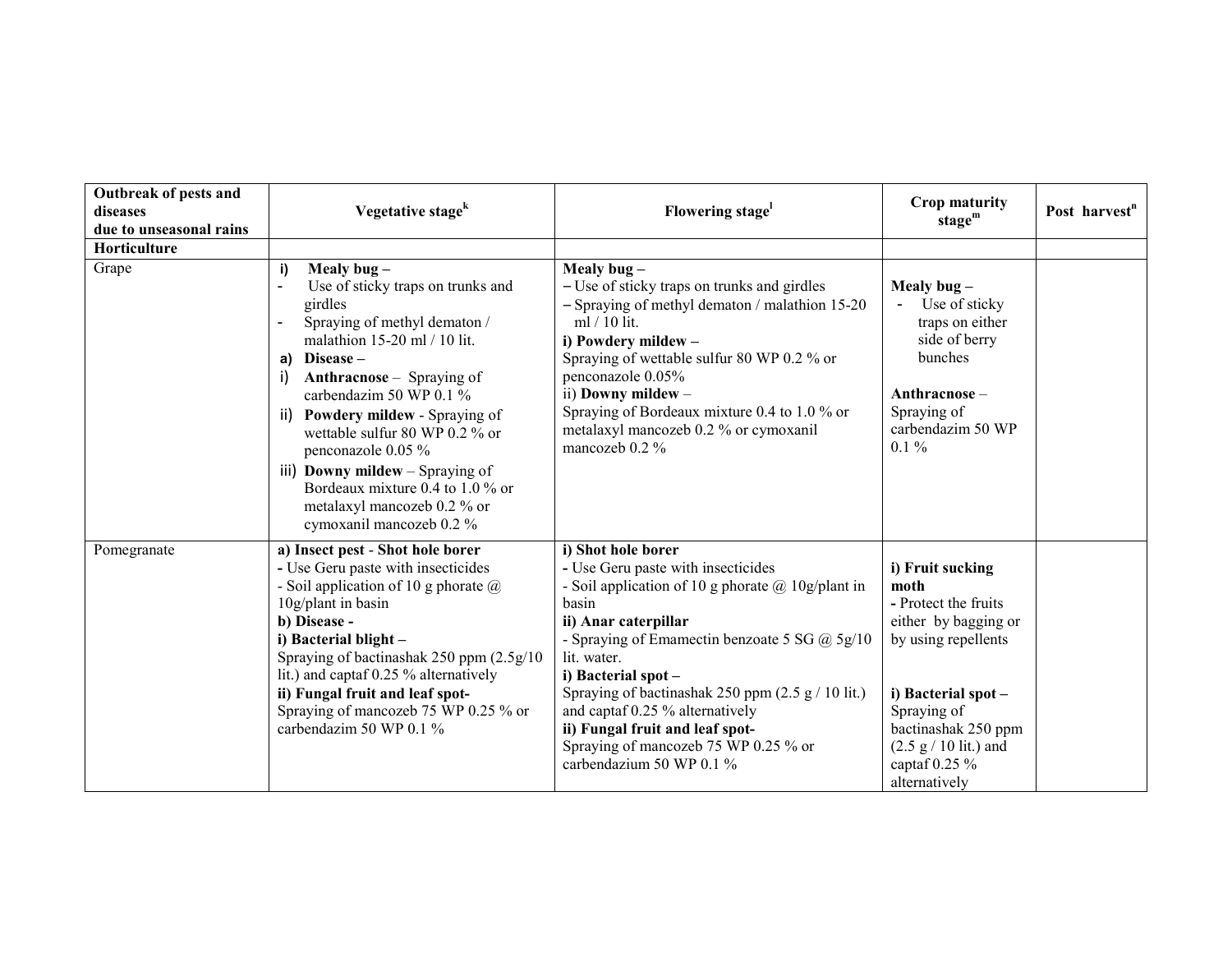### 2.3Floods

| <b>Condition</b>                                                   | Suggested contingency measure <sup>o</sup>                                                                                       |                                                                                                     |                                                                    |                                                                                              |  |
|--------------------------------------------------------------------|----------------------------------------------------------------------------------------------------------------------------------|-----------------------------------------------------------------------------------------------------|--------------------------------------------------------------------|----------------------------------------------------------------------------------------------|--|
| Transient water logging/ partial<br>inundation <sup>1</sup>        | Seedling / nursery stage                                                                                                         | <b>Vegetative stage</b>                                                                             | <b>Reproductive stage</b>                                          | At harvest                                                                                   |  |
| Pigeoenpea                                                         | Drain out excess water,<br>resowing                                                                                              | Drain out excess water                                                                              | Drain out excess water                                             | Harvest immediately                                                                          |  |
| Pearlmillet                                                        | As above                                                                                                                         | As above                                                                                            | As above                                                           | As above                                                                                     |  |
| Black gram                                                         | As above                                                                                                                         | As above                                                                                            | As above                                                           | As above                                                                                     |  |
| Sorghum                                                            | Drain out excess water,<br>Gap filling;<br>Resowing chickpea with seed<br>treatment in case of more than<br>50% mortality        | Drain out excess water,<br>Weeding and<br>top dressing with urea                                    | Drain out excess water,<br>Tying up of lodged plants               | Drain out excess water, Tying<br>up of lodged plants<br>drying of earheads and<br>Harvesting |  |
| Chickpea                                                           | Drain out excess water,<br>Gap filling and<br>drenching with fungicides;<br>Resowing wheat in case of<br>more than 50% mortality | Drain out excess water,<br>Weeding and<br>top dressing with urea;<br>Nipping of terminal bud        | Drain out excess water,<br>Spraying with NAA@ 25<br>ppm            | Drain out excess water,<br>Harvesting and drying of<br>plants                                |  |
| Horticulture                                                       |                                                                                                                                  |                                                                                                     |                                                                    |                                                                                              |  |
| Grapes                                                             | Provide drainage trench (1.5)<br>cu. ft) across the slope                                                                        | Provide drainage trench (1.5)<br>cu. ft) across the slope and<br>application of 10 ppm NAA<br>spray | Provide drainage trench<br>$(1.5 \text{ cu. ft})$ across the slope | Treatment of 0.1 %<br>carbendizime to the bunches<br>to protect from diseases                |  |
| Pomegranate                                                        | $-do$                                                                                                                            | $-do$                                                                                               | $-do$                                                              | Storing in Cold storage                                                                      |  |
| Banana                                                             | $-do-$                                                                                                                           | Provide drainage trench (1.5)<br>cu. ft) across the slope                                           | $-do$ -                                                            | Storing in Cold storage                                                                      |  |
| Onion                                                              | Drain out excess water,<br>resowing, replanting                                                                                  | As above                                                                                            | As above                                                           | As above                                                                                     |  |
| Tomato                                                             |                                                                                                                                  |                                                                                                     | Loss of crop                                                       | Marketable fruit should be<br>harvested                                                      |  |
| <b>Continuous submergence</b><br>for more than 2 days <sup>2</sup> |                                                                                                                                  |                                                                                                     |                                                                    |                                                                                              |  |
| Pigeonpea                                                          | Drain<br>out<br>excess<br>water.<br>resowing                                                                                     | As above                                                                                            | As above                                                           | As above                                                                                     |  |
| Pearl millet                                                       | As above                                                                                                                         | As above                                                                                            | As above                                                           | As above                                                                                     |  |
| Blackgram                                                          | As above                                                                                                                         | As above                                                                                            | As above                                                           | As above                                                                                     |  |